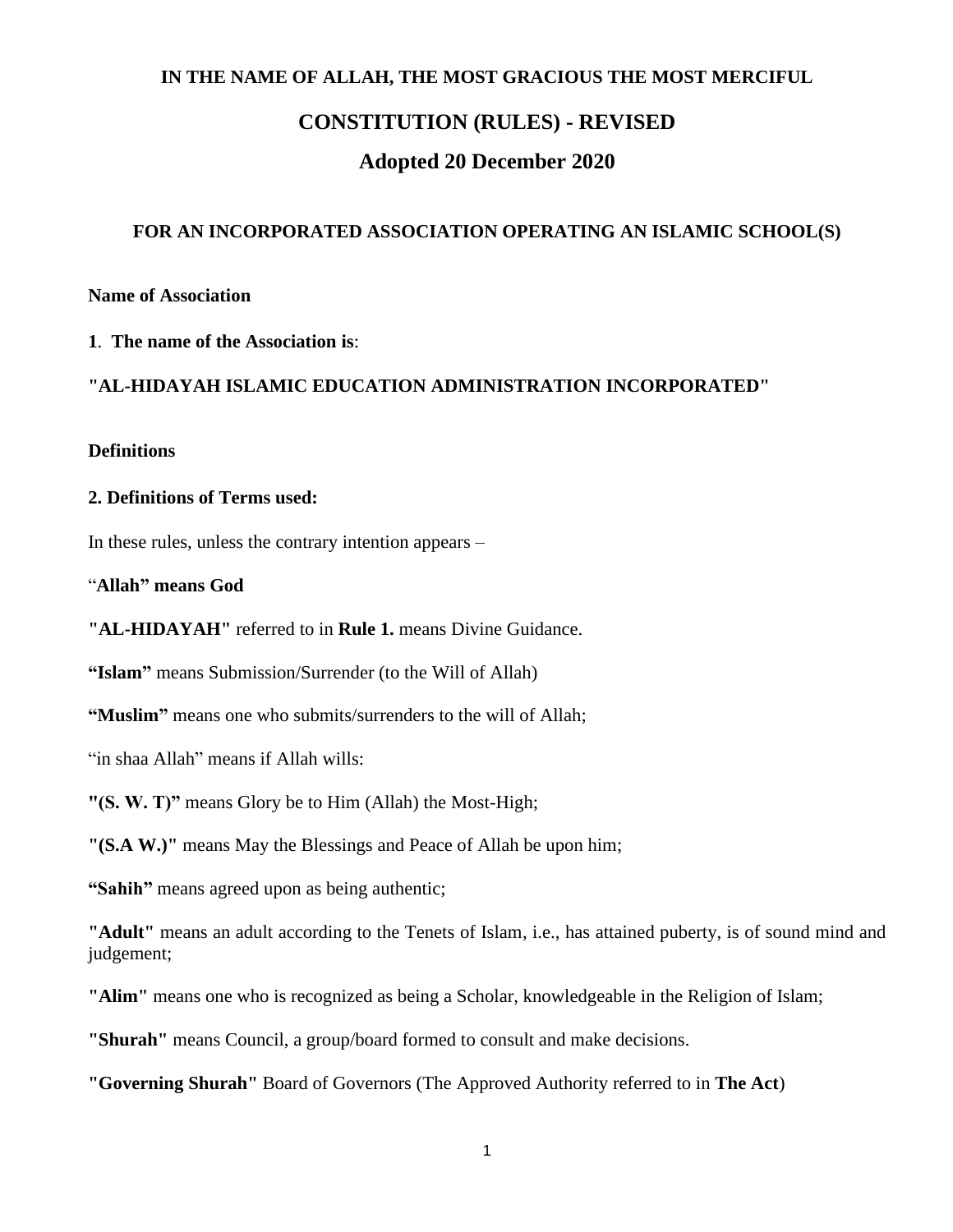**"Governing Shurah Member"** means person referred to in paragraph (a), (b), (c), (d), (e) or (f) of **Rule** 11.  $(1);$ 

**"Financial Year"** means from the 1<sup>st</sup> of January to the 31<sup>st</sup> of December each year.

**"Mashurah"** means meeting for mutual consultation, decision making e.g., meeting of the Governing Shurah (Board Meeting), Special General Meeting, Annual General Meeting.

**"General Mashurah"** means Mashurah convened under **Rule 18.**:

**"Member"** means member of the Association;

**"Ordinary resolution"** means a resolution, as decided by the Governing Shurah according to **Rule 11.,**  Subrule  $(8)(c)$ , other than a special resolution;

**"Special resolution"** has the meaning given in **Rule 20.**, Subrule (3);

**"The Act"** means the Associations Incorporation Act 2015;

**"School rules and guidelines"** referred to in **Rule 13.**, Subrule (l)(a) means any rules or guidelines which after first being approved by the Governing Shurah may be introduced at any stage during the development of the School(s) to regulate and direct the day to day running and activities of the School(s);

**"The Association"** means the Association Referred to in **Rule 1.**;

**"The Governing Shurah"** means the Shurah of Management of the Association (School Board) referred to in **Rule 11.** (1);

**"The Amir"** means……

- (a) in relation to the proceedings at a Governing Shurah or General Shurah, the person presiding at a Governing Mashurah or General Mashurah in accordance with **Rule 12.**; or
- (a) otherwise than in relationship to the proceedings referred to in paragraph (a), the person referred to in **Rule 11.** (1)(a) or, if that person is unable to perform his function, the Deputy Amir.

**Objects of the Association** (the Association is referred to in **Rule 3.** as "the School'" or "School" or "Schools".)

- **3**. The Objects of the Association are, in shaa Allah:
	- $(1)$  ……..

(a) To establish and operate a School or Schools for Muslim students and non-Muslim students who, with the cooperation of their parents, will be prepared to conduct themselves according to the principles of Islam and the Sunnah of the Prophet Muhammad (S.A.W.); and according to School rules and guidelines;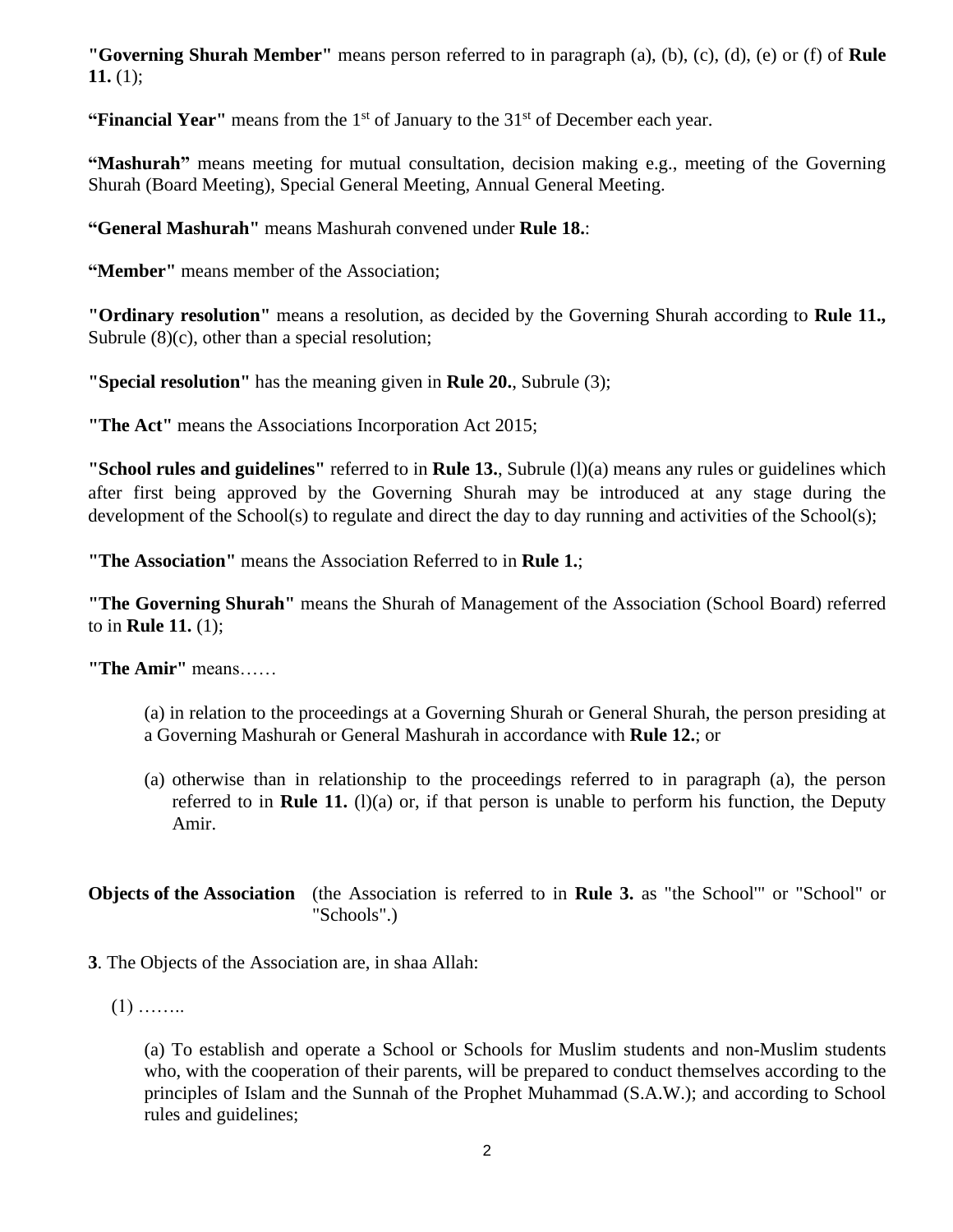(b) to run the School(s) according to the Principles of the Holy Quran and the Sahih Traditions of the Prophet Muhammad (S.A.W) in order to establish an harmonious Islamic atmosphere in which the Muslim children will develop the attitudes and gain the knowledge necessary for them to take their place in Australian society as unified, practicing Muslims and in which the non-Muslim children will develop an appreciation and an understanding of the religion of Islam;

(c) to strive for excellence through the establishment of the best possible School environment and offering the highest standards that can be provided in both Religion and Government Curriculum studies and level of care for students by;

(i) ensuring that the Islamic nature of the Schools takes precedence above all other considerations, including adhering to the tenant of Islam that the Laws of the Land, including all Federal and State Laws and Regulations applicable to the operation of a Non-Government School, must be obeyed;

(ii) a) employing motivated, suitably qualified, experienced Principals who will be Muslim and b) employing motivated and suitably qualified Teachers and Staff;

(iii) providing for the Primary and Secondary educational needs of the students using English as the medium of instruction in all subject areas with appropriate Islamic emphasis where applicable through the Islamic orientation of the Government Curriculum.

(2) To be a financially sound not for profit Association through the careful management of State and Federal Government Funding, obligatory School Fees and other incomes. The property and income of the Association shall be applied solely towards the promotion of the Objects of the Association and no part of that property or income may be paid or otherwise distributed, directly or indirectly, to members of the Association, except in good faith in the promotion of the Objects of the Association.

(3) A member of the Governing Shurah (School Board) or a *Committee Member* is entitled to be paid out of the funds of the Association for any reasonable out-of-pocket expenses for travel and accommodation properly incurred (by prior arrangement and approval of the Governing Shurah)  $\overline{\phantom{a}}$ 

- (a) in attending a Mashurah (meeting of the Governing Shurah) or a sub-committee meeting; or
- (b) in attending a General Meeting; or
- (c) otherwise in connection with the Association's business.

(4) To be non-aligned with and independent from any and all political, nationalistic, tribal and ethnic groups and organizations.

(5) To be independent from, but run in cooperation with other educational institutions throughout Australia and abroad, providing such cooperation will enhance or advance these Objectives.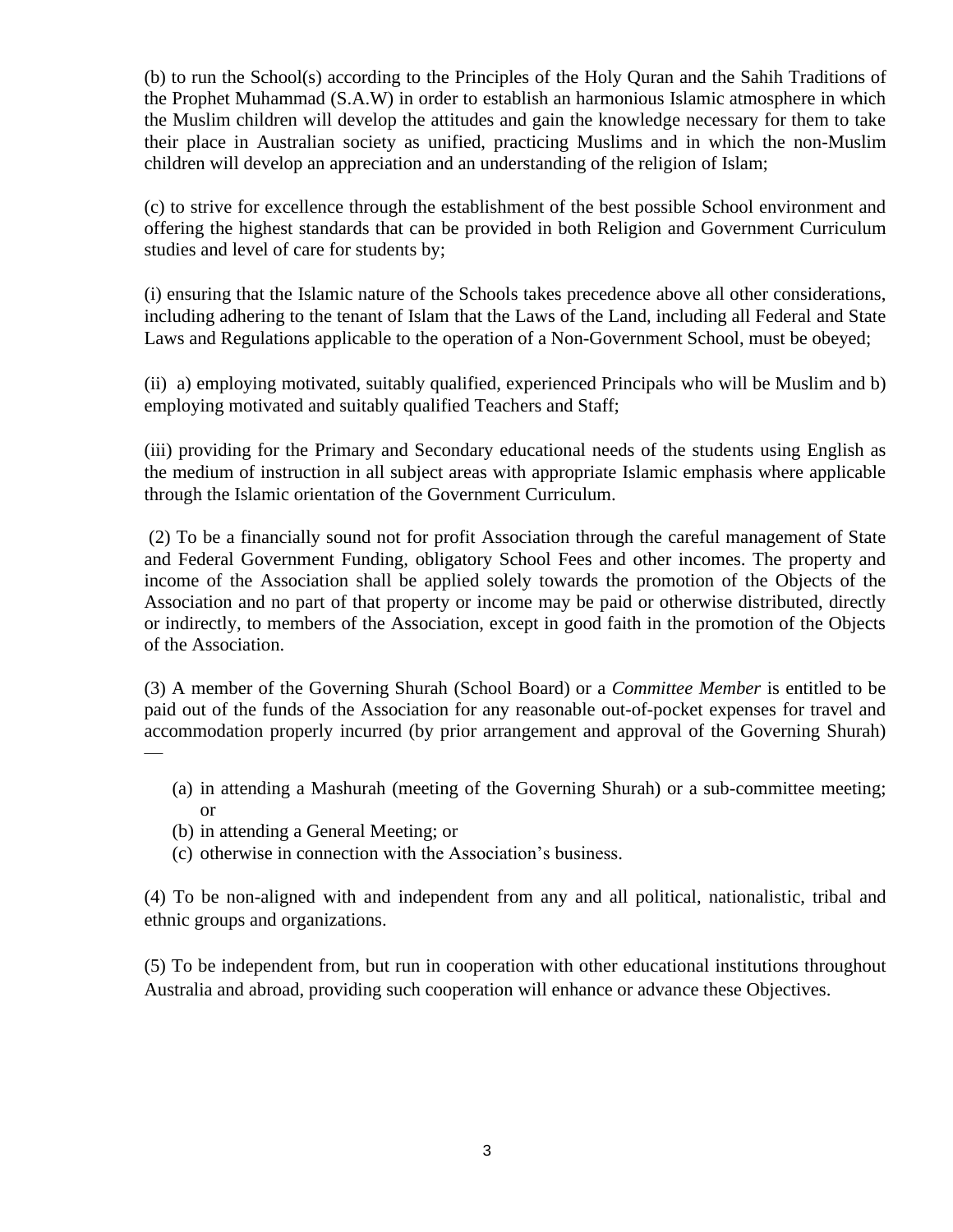## **Duties and Responsibilities**

**4.** The duties and responsibilities *of* and between the Principals, Teachers and Staff, the Governing Shurah and the Members *of* the Association relating to the day to day running and activities *of* the Schools and the selection, appointment, promotion or dismissal *of* employees will be….

(1) The Principals, Teachers and Staff will comply with and support without reservation the Objects and Rules of the Association as a condition of their employment.

(2) The day to day running and activities of the Schools will be the responsibility of the teachers and support staff members who will be under the direct supervision of the Principals who will work in close cooperation with the Governing Shurah.

(3) The Principal(s) will attend Mashurahs specially convened for the purpose of deciding matters relating to their areas of responsibility.

(4) The governing Shurah will monitor the day to day running and activities of the Schools to ensure compliance with the Objects and Rules of the Association and will take whatever action it considers necessary to correct any non-compliance.

(5) No member of the Association including members of the Governing Shurah not specifically employed by the Association to do so will participate in the day to day running and activities of the Schools unless invited to do so by and only under the supervision of the Principal or staff delegated and authorised by him, except in relation to action being taken according to **Rule 4.** (4). (6) Any member of the Association who feels that the Objects and Rules of the Association are not being complied with in relation to the day to day running and activities of the Schools should bring those matters to the attention of the Governing Shurah which will look into those matters and decide what action if any will be taken.

'7) The Governing Shurah will select, appoint or dismiss the Principals for the Schools.

(8) Teachers and Support Staff will be selected, appointed, promoted by a Selection Panel which will be chaired by the Principal and in addition to the Principal will be comprised of the Amir or his representative and at least one other member of the Governing Shurah appointed by the Amir and the Business Manager.

(1) Terminations for non-performance, inappropriate behavior, non-compliance with conditions of employment or redundancy will be the responsibility of the Principal after consultation with the Business Manager and the Amir in accordance with By-Law 1.

## **Powers of Association**

**5.** (1) The Association may do all things necessary or convenient for carrying out its Objects, and in particular, may….

- (a) Acquire, hold, deal with, and dispose of any real or personal property;
- (b) Open and operate bank accounts;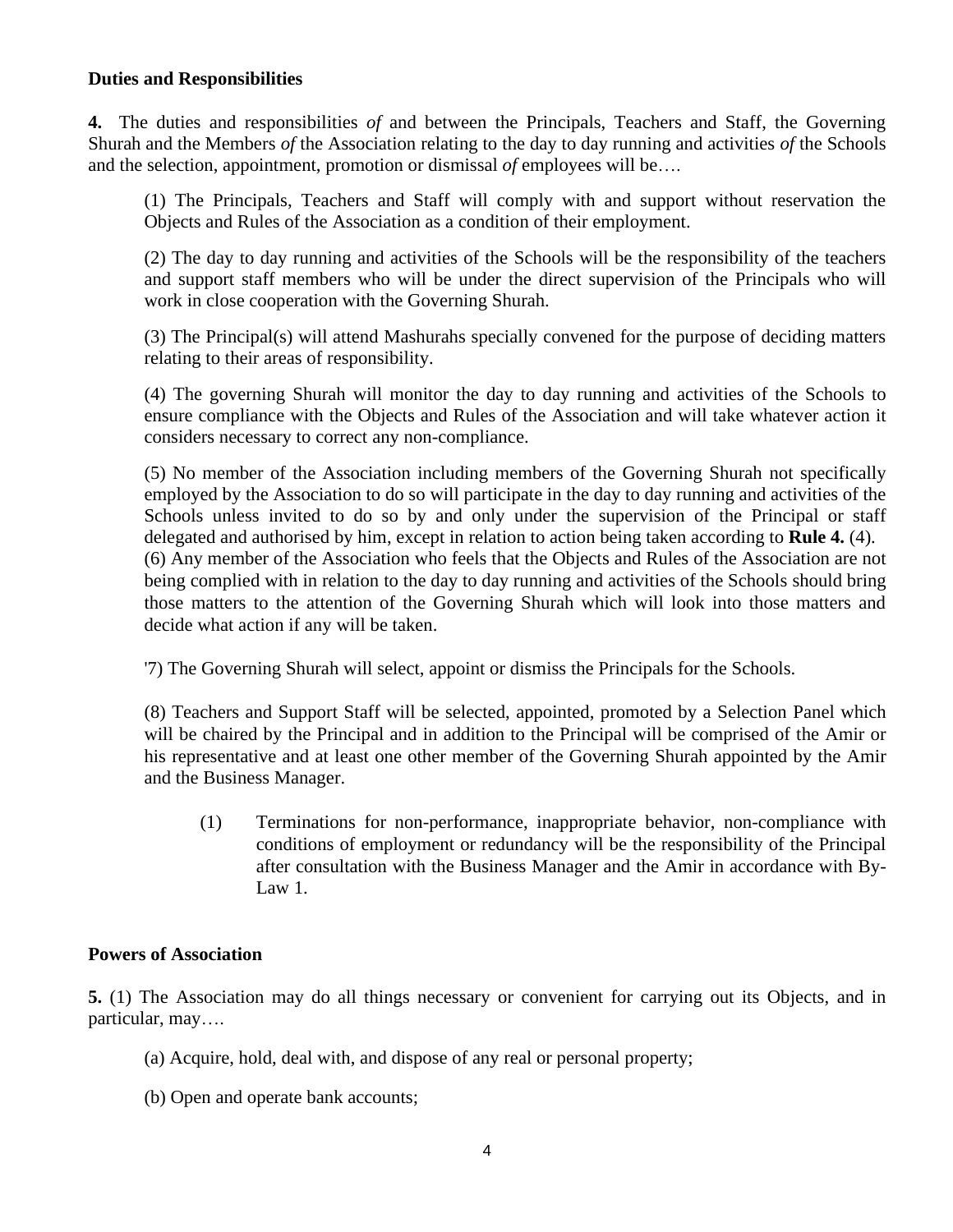(c) Invest its money in property or in any venture;

(d) Borrow money upon such terms and conditions as the Association thinks fit;

(e) Give such security for the discharge of liabilities incurred by the Association as the Association thinks fit;

(f) Appoint agents to transact any business of the association on its behalf; and

(g) Enter into any other contract it considers necessary or desirable;

(h) At the discretion of the Governing Shurah create and amend **By-Laws** such as may be considered necessary and appropriate from time to time as Addendum to this Constitution to expeditiously meet the changing needs of the Association and School(s) operated by the Association relative to changing operational circumstances;

(i) providing the terms and conditions of and any profits derived from any acquisition, disposal, action, investment, borrowing, commitment, appointment or contract as described in Subrule  $(1)(a)(b)(c)(d)(e)(f)(g)$  and (h) would be considered permissible according to the Tenets of Islam.

- (2) The Association may act as trustee and accept and hold real and personal property upon trust, but does not have power to do any act or thing as a trustee that, if done otherwise as a trustee, would contravene the Act or the Rules of the Association.
- (3) The Association's financial year will commence on the  $1<sup>st</sup>$  of January and end on the  $31<sup>st</sup>$  of December.
- (4) The Association's accounts for the previous financial year will be examined by a suitably qualified, appropriately registered auditor independent of the Association; the audit of the previous financial year's accounts to be completed on or before the  $30<sup>th</sup>$  of April after the commencement of the new financial year  $(1<sup>st</sup>$  of January), and the Auditor's Report to be made available at the Annual General Meeting.

# **Qualifications for membership of Association**

**6.** (1) Membership of the Association is open to……

(a) Parents and Guardians of Children currently attending the Schools.

(b) Any adult member of the Muslim Community who supports the Objects of the Association.

(2) Application for and Term of membership…….

(a) Membership will be automatic for Parents/Guardians of children currently attending the Schools run by the Association and the term of membership will concurrent with the term of formal and continued enrolment of at least one child in the School(s) whose fee payments are up to date in accordance with **By-Law 2**.

(b) For members of the community described in Subrule (1) (b) membership will be by application to the Governing Shurah. The term of membership on initial application will be to the end of the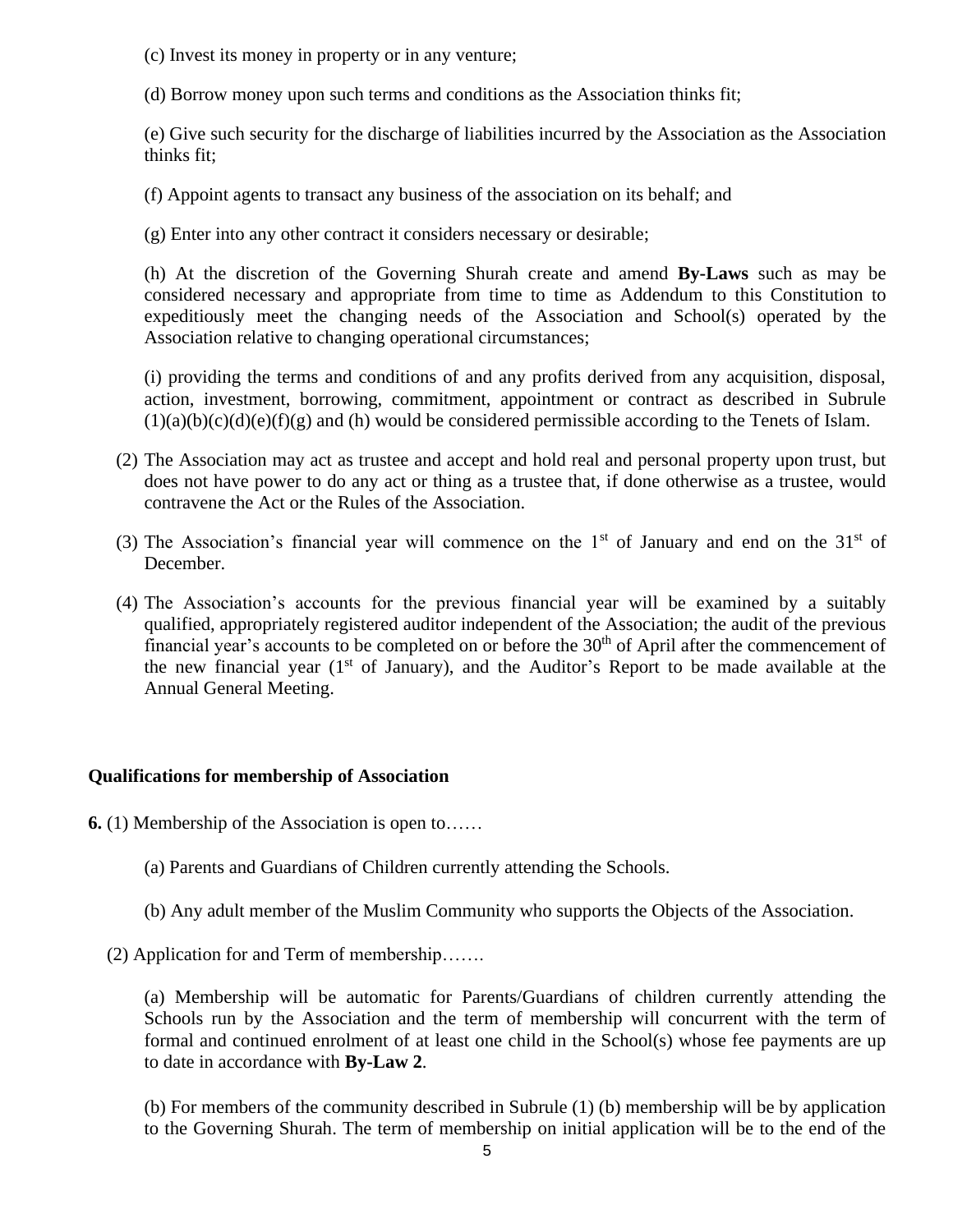year in which the application is accepted and then by calendar year thereafter on renewal. The Governing Shurah may at its discretion accept, reject or decline to renew any application for membership.

(3) As a condition of membership, all members of the Association will abide by the Objects and Rules of the Association.

# **Register of Members of the Association**

**7.** (1) The Secretary shall on behalf of the Association keep and maintain in an up to date condition a register of the Members of the Association, their Membership Numbers and contact details in accordance with By-Law 3; and that register shall be so kept and maintained at the Secretary's place of residence.

(2) The Secretary shall cause the name of a person who dies or ceases to be a member under **Rules 6.** (2)(a), **9.** or **10.** to be deleted from the register of members referred to in Subrule (1),

# **Subscriptions of Members of the Association**

**8.** (1) Other than the current School Fees being up to Date as per **By-Law 2.**, no fee or subscription shall be required for membership in the Association in accordance with **Rule 6.** (2)(a).

(2) The annual fee for membership in the Association in accordance with **Rule 6.** (2)(b) will be set at the discretion of the Governing Shurah under **By-Law 4**.

## **Resignation of Members of the Association**

**9.** A member who delivers notice in writing of their resignation from the Association to the Secretary or another Member of the Governing Shurah on that delivery ceases to be a member.

# **Expulsion of Members of the Association**

**10.** (1) If the Governing Shurah considers that a member should be expelled from membership of the Association because of conduct detrimental to the interests of the Association, that member will be informed in writing with notice of intention and particulars of that conduct, not less than 14 days before the Mashurah at which the question of expulsion will be decided.

(2) If the member wishes to contest or dispute the expulsion the member should make a written submission giving details *of* the reasons for contesting the expulsion to the Governing Shurah which must reach the Secretary not less than 7 days prior to the Mashurah mentioned in subrule (1).

(3) Resolving Disputes – Grievance Procedure

1. Terms used

In this **Rule** [**10.** (3)] —

*grievance procedure* means the procedures set out in this **Rule**;

*party to a dispute* includes a person –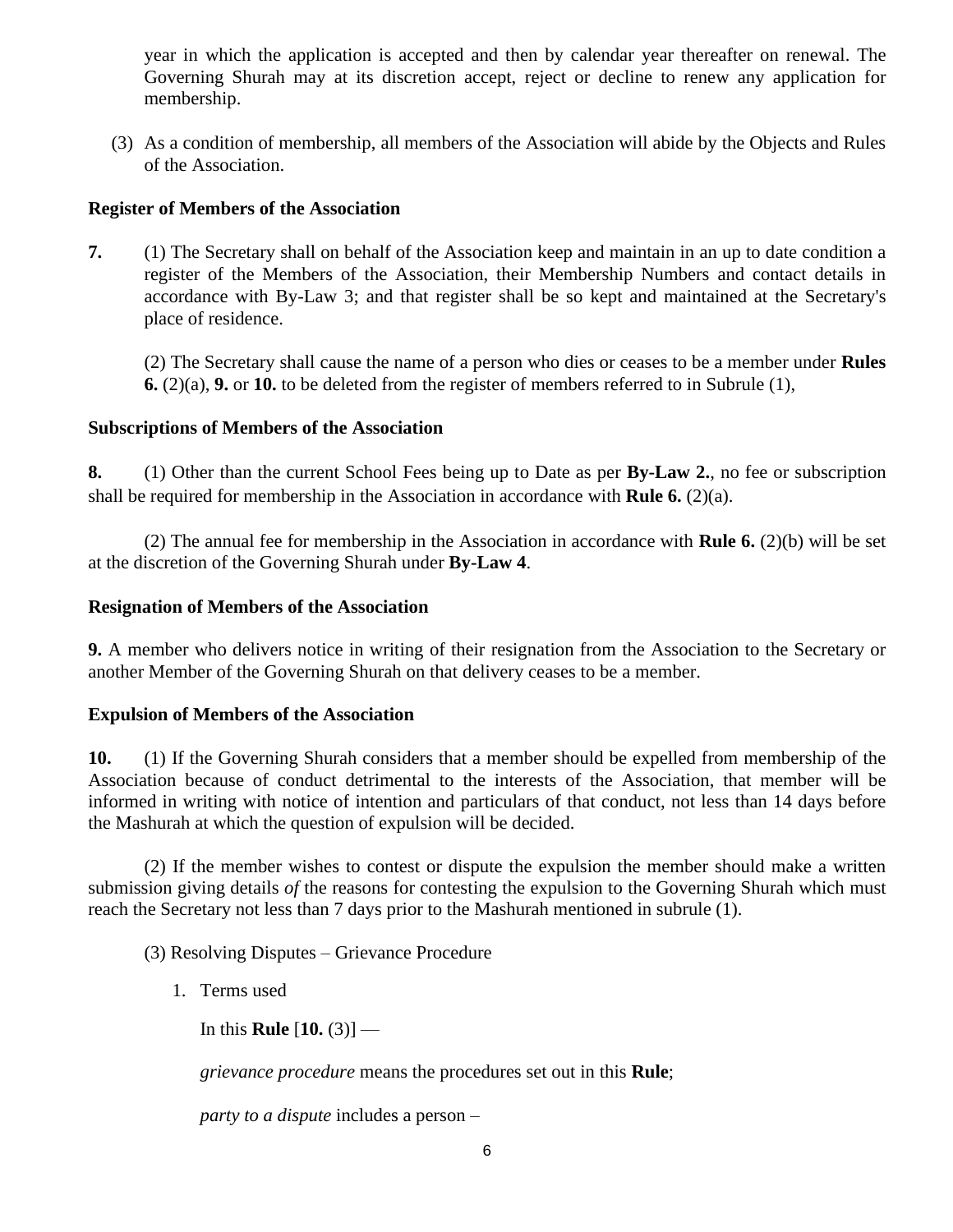- (i) who is a party to the dispute; and
- (ii) who ceases to be a member within 6 months before the dispute has come to the attention of each party to the dispute.
- 2. Application of **Rule 10.** (3) 2.

The procedure set out in this **Rule** (the grievance procedure) applies to disputes —

- (i) between members; or
- (ii) between one or more members and the Association.
- 3. Parties to attempt to resolve dispute

The parties to a dispute must attempt to resolve the dispute between themselves within 14 days after the dispute has come to the attention of each party.

- 4. How grievance procedure is started
	- a) If the parties to a dispute are unable to resolve the dispute between themselves within the time required by **Rule 10.** (3) 3., any party to the dispute may start the grievance procedure by giving written notice to the secretary of
		- i. the parties to the dispute; and
		- ii. the matters that are the subject of the dispute.
	- b) Within 28 days after the secretary is given the notice, a committee meeting must be convened to consider and determine the dispute.
	- c) The secretary must give each party to the dispute written notice of the committee meeting at which the dispute is to be considered and determined at least 7 days before the meeting is held.
	- d) The notice given to each party to the dispute must state
		- a. when and where the committee meeting is to be held; and
		- b. that the party, or the party's representative, may attend the meeting and will be given a reasonable opportunity to make written or oral (or both written and oral) submissions to the committee about the dispute.
	- e) If  $$ 
		- a. the dispute is between one or more members and the Association; and
		- b. any party to the dispute gives written notice to the secretary stating that the party
			- i. does not agree to the dispute being determined by the committee; and
			- ii. requests the appointment of a mediator under **Rule 10.** (3) 7.,
	- f) the committee must not determine the dispute.
- 5. Determination of dispute by committee
	- a) At the committee meeting at which a dispute is to be considered and determined, the committee must —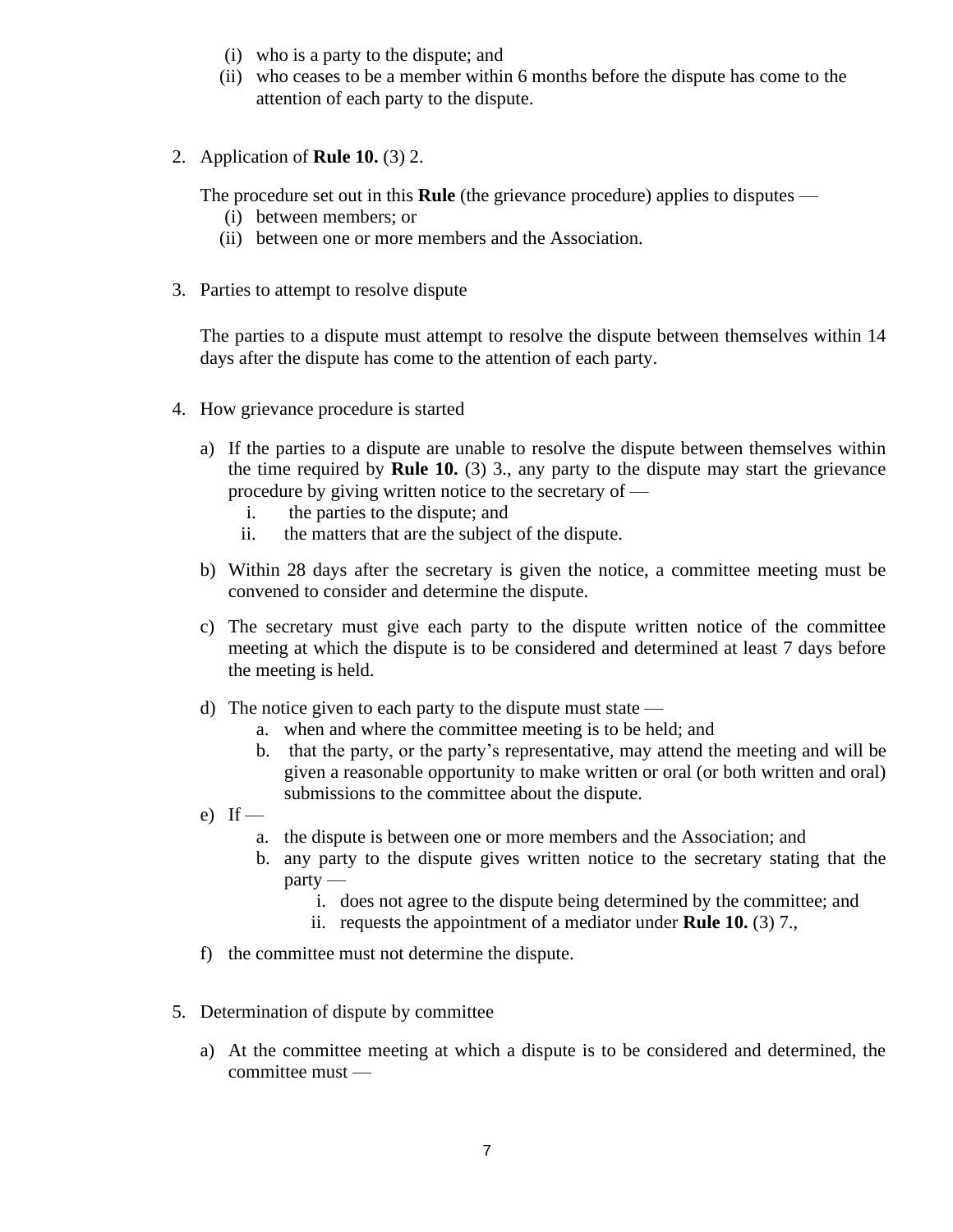- i. give each party to the dispute, or the party's representative, a reasonable opportunity to make written or oral (or both written and oral) submissions to the committee about the dispute; and
- ii. give due consideration to any submissions so made; and
- iii. determine the dispute.
- b) The committee must give each party to the dispute written notice of the committee's determination, and the reasons for the determination, within 7 days after the committee meeting at which the determination is made.
- c) A party to the dispute may, within 14 days after receiving notice of the committee's determination under Subrule a) iii, give written notice to the secretary requesting the appointment of a mediator under **Rule 10.** (3) 7.,
- d) If notice is given under Subrule c), each party to the dispute is a party to the mediation.
- 6. Application of **Rule 10.** (3)
	- a) This **Rule** applies if written notice has been given to the secretary requesting the appointment of a mediator
		- i. by a member under **Rule 10.** (2); or
		- ii. by a party to a dispute under **Rule 10.** (3) 4. e) d. ii. or **Rule 10.** (3) 5.
	- **b)** If this **Rule** applies, a mediator must be chosen or appointed under **Rule 10.** (3) 7.,
- 7. Mediation Appointment of mediator
	- a) The mediator must be a person chosen
		- i. if the appointment of a mediator was requested by a member under **Rule 10.** (2) — by agreement between the Member and the committee; or
		- ii. if the appointment of a mediator was requested by a party to a dispute under **Rule 10.** (3) 4. e) d. ii. or **Rule 10.** (3) 5. c) — by agreement between the parties to the dispute.
	- b) If there is no agreement for the purposes of Subrule a) i. or ii., then, subject to Subrules (3) and (4), the committee must appoint the mediator.
	- c) The person appointed as mediator by the committee must be a person who acts as a mediator for another not-for-profit body, such as a community legal centre, if the appointment of a mediator was requested by  $$ 
		- i. a member under **Rule 10.** (2); or
		- ii. a party to a dispute under **Rule 10.** (3) 4. e) d. ii. or
		- iii. a party to a dispute under **Rule 10.** (3) 5. c) and the dispute is between one or more members and the Association.
	- d) The person appointed as mediator by the committee may be a member or former member of the Association but must not
		- i. have a personal interest in the matter that is the subject of the mediation; or
		- ii. be biased in favour of or against any party to the mediation.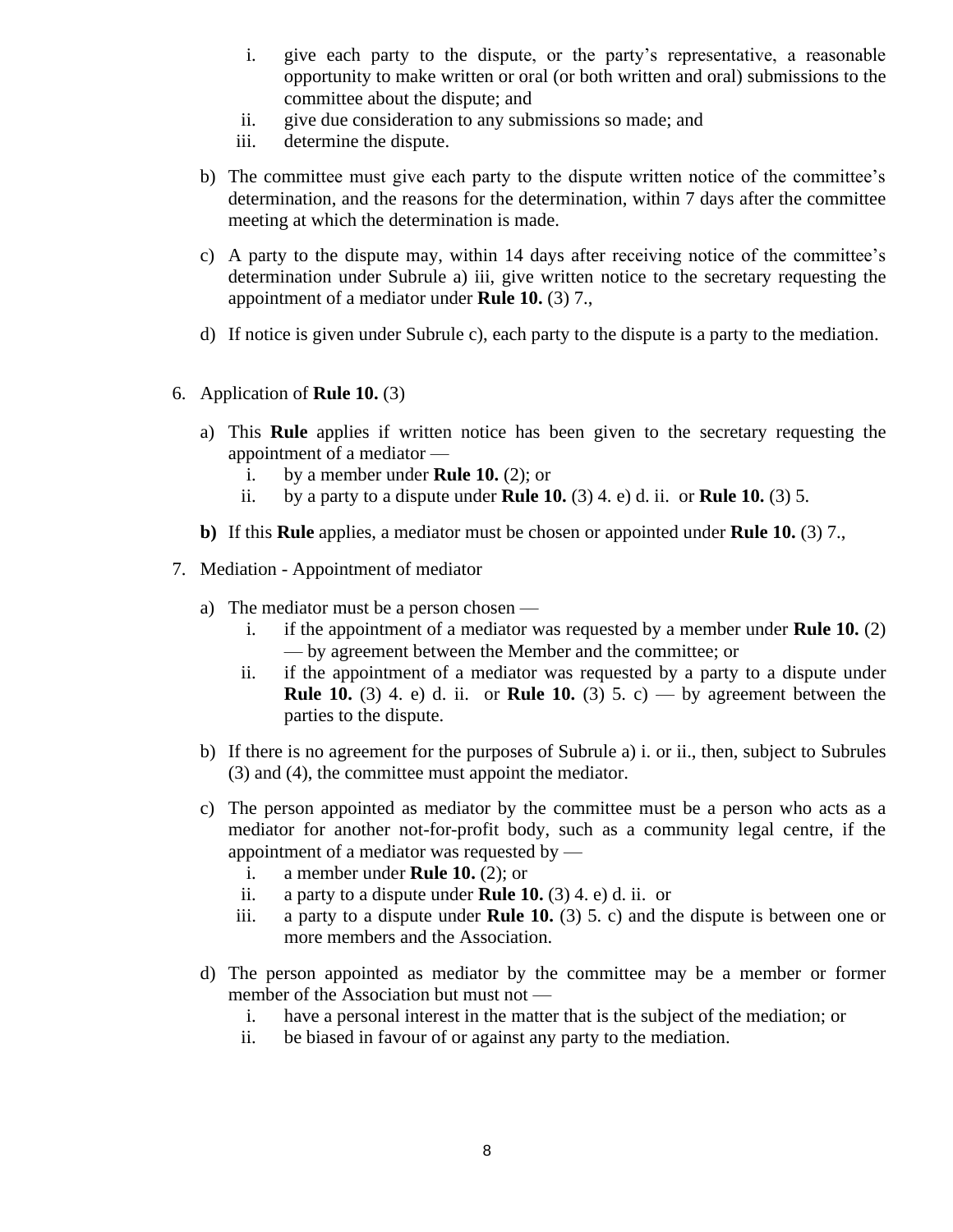- 8. Mediation process
	- (1) The parties to the mediation must attempt in good faith to settle the matter that is the subject of the mediation.
	- (2) Each party to the mediation must give the mediator a written statement of the issues that need to be considered at the mediation at least 5 days before the mediation takes place.
	- (3) In conducting the mediation, the mediator must
		- i. give each party to the mediation every opportunity to be heard; and
		- ii. allow each party to the mediation to give due consideration to any written statement given by another party; and
		- iii. ensure that natural justice is given to the parties to the mediation throughout the mediation process.
	- (4) The mediator cannot determine the matter that is the subject of the mediation.
	- (5) The mediation must be confidential, and any information given at the mediation cannot be used in any other proceedings that take place in relation to the matter that is the subject of the mediation.
	- (6) The costs of the mediation are to be paid by the party or parties to the mediation that requested the appointment of the mediator.

Note for this **Rule**:

Section 182(1) of the Act provides that an application may be made to the State Administrative Tribunal to have a dispute determined if the dispute has not been resolved under the procedure provided for in the incorporated association's rules.

(7) If mediation results in decision to suspend or expel being revoked

 $If -$ 

- i. mediation takes place because a member whose membership is suspended or who is expelled from the Association gives notice under **Rule 10.** (2); and
- ii. as the result of the mediation, the decision to suspend the member's membership or expel the member is revoked,

that revocation does not affect the validity of any decision made at a committee meeting or general meeting during the period of suspension or expulsion.

(4) Once the Governing Shurah decides to expel a member at the Shurah mentioned in **Rule 10.** (1), that membership will terminate from the date of the Mashurah at which the decision was made.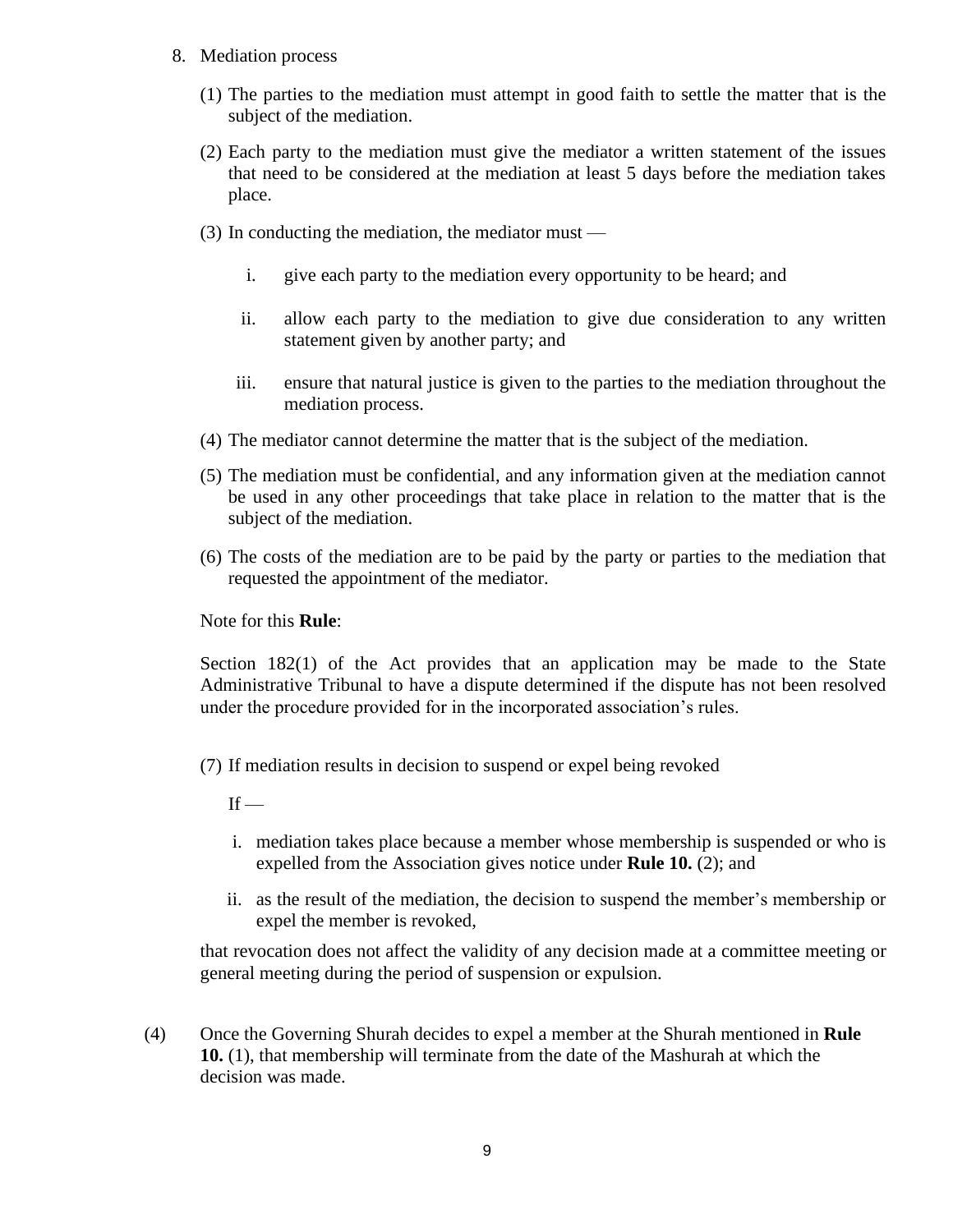## **Governing Shurah**

- **11.** (1) The affairs of the Association shall be managed by a Governing Shurah consisting of:
	- (a) an Amir;

(b) a Deputy Amir;

(c) a Secretary; and

(d) a Treasurer as the office bearers;

(e) and not less than **1** and not more than **5** other men of the Muslim Community as ordinary Shurah Members some of whom having been appointed as members of the Governing Shurah and office bearers prior to the date of lodgment of this revised constitution and those so appointed will remain in the positions to which they were appointed and will be considered members of the Association and members of the Governing Shurah from the date of lodgment of this revised constitution and their subsequent terms of office will be in accordance with subrule (3).

(f) In the event that as per **11.** (5), the number of the Members of the Governing Shurah falls below the minimum 5 as per 11.  $(1)(a)(b)(c)(d)(e)$  before new Members of the Governing Shurah can be appointed to fill the vacancies as per **11.** (5), down to a minimum 3, an Amir, one other Office Bearer and 1 ordinary Member, the Governing Shurah may continue to function and manage the affairs of the Association, with a minimum 2 participating in Mashurah, with the office bearers holding not more than 2 office positions, until the numbers as per **11.**  $(1)(a)(b)(c)(d)(e)$  have been restored, in which case office bearers may only hold one office position.

(2) All subsequent appointees to the Governing Shurah will be members of the Association and appointments will be made as stated in Subrule (7).

(3) Terms of office;

(a) There shall be no fixed term of office for the Amir;

(b) the members of the Governing Shurah, other than the Amir, will serve for a term of two (2) years from the date of lodgment of this revised constitution after which time half the positions will become vacant or for an odd number of positions the lesser number closest to half (e.g.: for 9 positions the number of vacancies would be 4) through voluntary resignation or as decided by the Amir at his discretion and the term of office for remaining positions thereafter will be two (2) years, one (1) year later the remaining positions will become vacant and the term of office for those positions thereafter will be two (2) years. Members of the Governing Shurah may serve consecutive terms of office if no other members of the Association wish to fill any potential vacancies when they become due. The Association Secretary will advise all Association Members in writing one month beforehand when vacancies on the Governing Shurah will occur.

(c) each member of the Governing Shurah including the Amir will serve for the periods stated in paragraphs (a) and (b) providing they can perform their duties satisfactorily in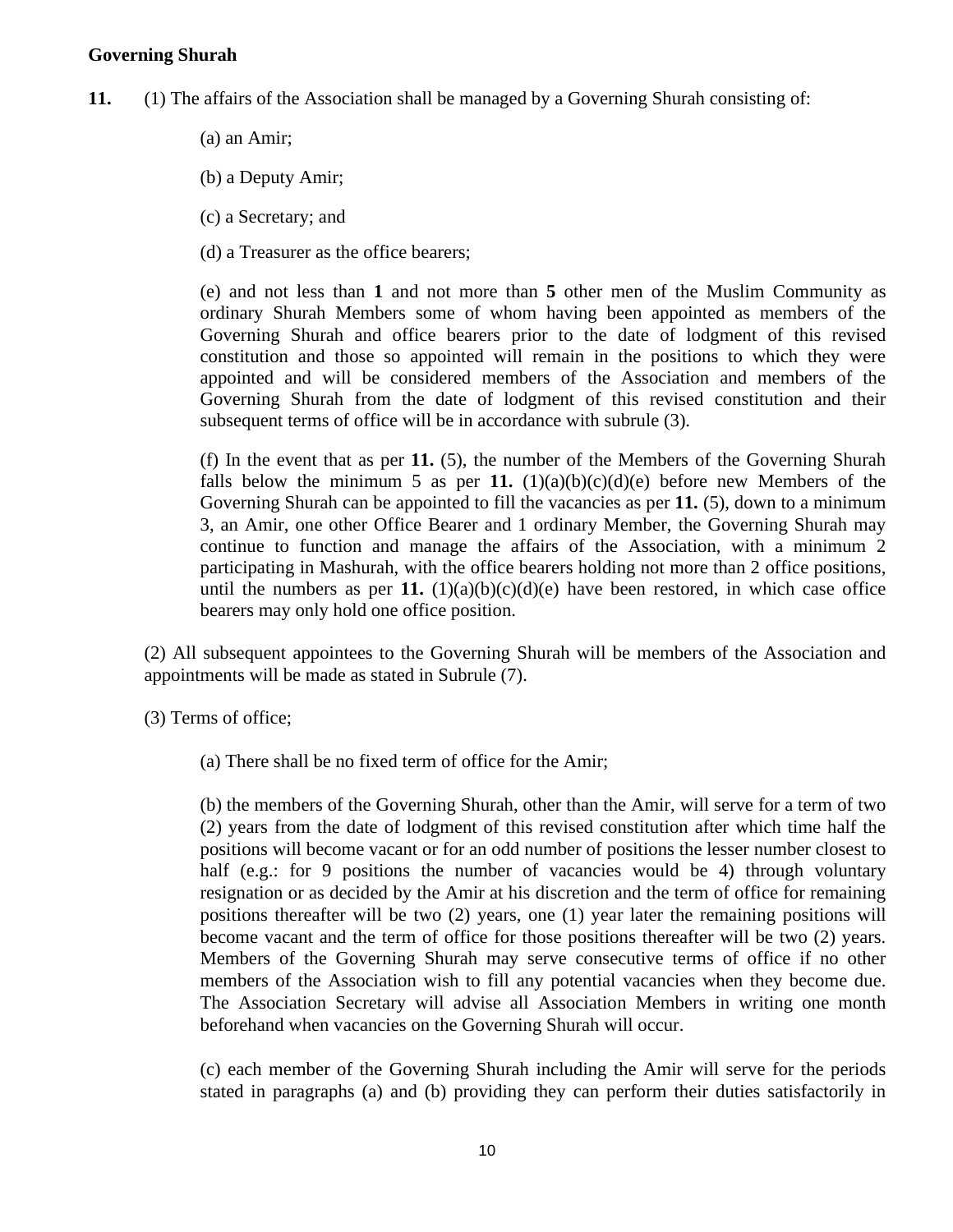accordance with the Objects and Rules of the Association and remain committed to the success of the Association.

(4) The grounds on which, or reasons for which, the office of a member of the Governing Shurah shall become vacant;

(a) should any member of the Governing Shurah including the Amir become aware that he is not complying with any of the conditions stated in Subrule (3)(c) or acting in a manner detrimental to the Association he is (from the moment he becomes aware of this action) obliged under the Principles of Islam to take immediate steps to rectify the situation or resign from his position;

(b) should any member of the Governing Shurah including the Amir become aware that he is no longer able to comply with the conditions stated in Subrule  $(3)(c)$  he is obliged under the Principles of Islam to resign from his position;

(c) if the Amir feels at his discretion that any member of the Governing Shurah is unable to perform his duties according to the reasons stated in Subrule (3)(c) or is acting in a manner detrimental to the Association he will after consultation with the remaining members of the Governing Shurah;

 (i) bring the matter to that members' attention and that member will then have the option to a) rectify the situation if possible, within a time set at the discretion of the Amir; or b) resign from his position;

(ii) if the member does not comply with either option stated in paragraph  $(c)(i)$  the Amir will at his discretion declare the members' position vacant and replace him with another member of the Governing Shurah and or a member of the Association as applicable;

(d) if any member of the Governing Shurah feels that any other member of the Governing Shurah is not complying with the conditions as stated in Subrule (3)(c) or is acting in a manner detrimental to the Association that member will bring the matter to the attention of the Amir who will deal with it according to paragraph (c);

(e) if any member of the Governing Shurah feels that the Amir is not complying with the conditions stated in Subrule (3)(c) or is acting in a manner detrimental to the Association that member will bring the matter to the attention of the Deputy Amir who will bring the matter to the attention of the Amir who will if he agrees that there has been non-compliance with Subrule (3)( c) or that he has been acting in a manner detrimental to the Association will take immediate, appropriate action according to paragraphs (a) or (b); or if the Amir disagrees that there has been any non-compliance with Subrule (3)(c) or that his actions have been detrimental to the association and feels no obligation to take any action according to paragraphs (a) or (b) the Deputy Amir will within 30 days of bringing the matter to the attention of the Amir convene a Governing Shurah which all members of the Governing Shurah except the Amir will attend to discuss the matter and decide by a three/fourths majority whether the position of Amir should be declared vacant and if the position of Amir is declared vacant it will become vacant from the date of that Shurah and the Deputy Amir will take over as Amir until a new Amir has been appointed according to Subrule  $(7)(a)$ .

(5) The filling of casual vacancies in membership of the Governing Shurah will be at the discretion of the Amir after consultation with the Governing Shurah. Casual vacancies will deem to have occurred if a member of the Governing Shurah;

(a) dies;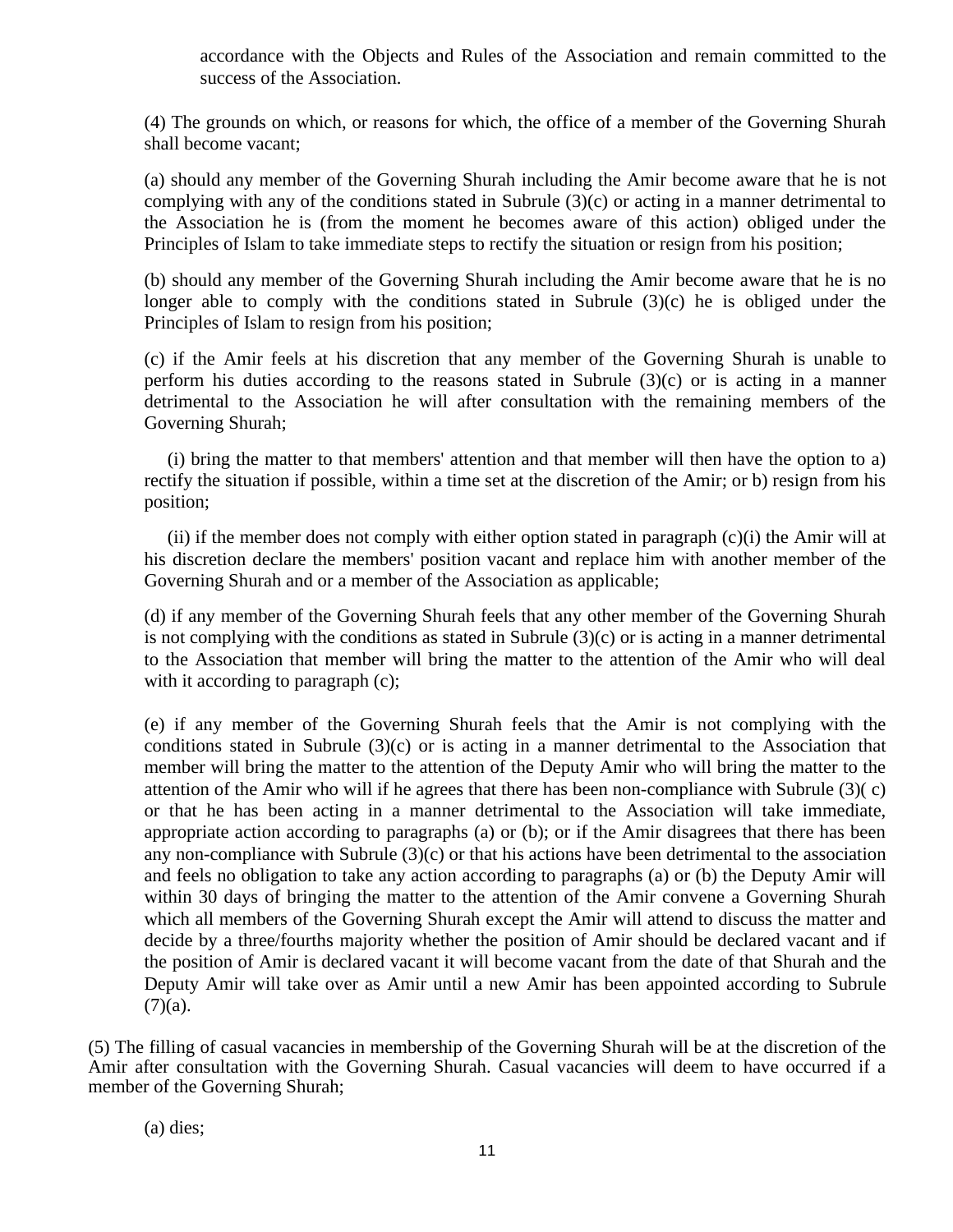(b) vacates his position voluntarily;

(c) misses three consecutive Mashurahs without notice or, except in extreme personal circumstances, more than three consecutive Mashurahs, even with apology;

(d) ceases to be a member of the Association.

(6) Should the Amir, the Secretary or the Treasurer be absent with notice for good reason or be absent due to illness the following procedures will apply ….

(a) In the absence of the Amir the Deputy Amir will act as Amir.

(b) In the absence of the Secretary the Amir will appoint a member of the Governing Shurah (the Assistant Secretary if one has been appointed) to act as Secretary for the period of absence up to three months.

(c) In the absence of the Treasurer the Amir will appoint a member of the Governing Shurah (the Assistant Treasurer if one has been appointed) to act as Treasurer for the period of absence up to three months.

(d) Periods of absence extending beyond three months will cause the positions of the Secretary or the Treasurer to be reconsidered under Subrule (4)(c).

(7) The procedure for the appointment of a new Amir, Secretary, Treasurer, Religious Adviser and new members of the Governing Shurah……

(a) If the Amir is to be replaced after resigning or because the position of Amir has become vacant according to Subrule (4)(e) or Subrule (5) the Deputy Amir will take over the Duties of Amir and will convene a Governing Shurah within 30 days of the position of the Amir becoming' vacant which all remaining members of the Governing Shurah will attend and after mutual consultation will appoint a new Amir from among themselves or from among the members of the Association and the appointment of the new Amir will commence from the date of that Shurah.

(b) If the Deputy Amir, Secretary or Treasurer is to be replaced for any reason it will be by a member of the Governing Shurah or a member of the Association selected by the Amir, at his discretion, after consultation with the remaining members of the Governing Shurah.

(c) If a member of the Governing Shurah is to be replaced for any reason or a new member appointed it will be by a member of the Association selected by the Amir, at his discretion, after consultation with the remaining members of the Governing Shurah.

- (8) The quorum and procedure at meetings of the Governing Shurah
	- a. The quorum for holding Governing Shurah will be for i) at least half the Governing Shurah to be present in total if the Governing Shurah consists of an even number of members; or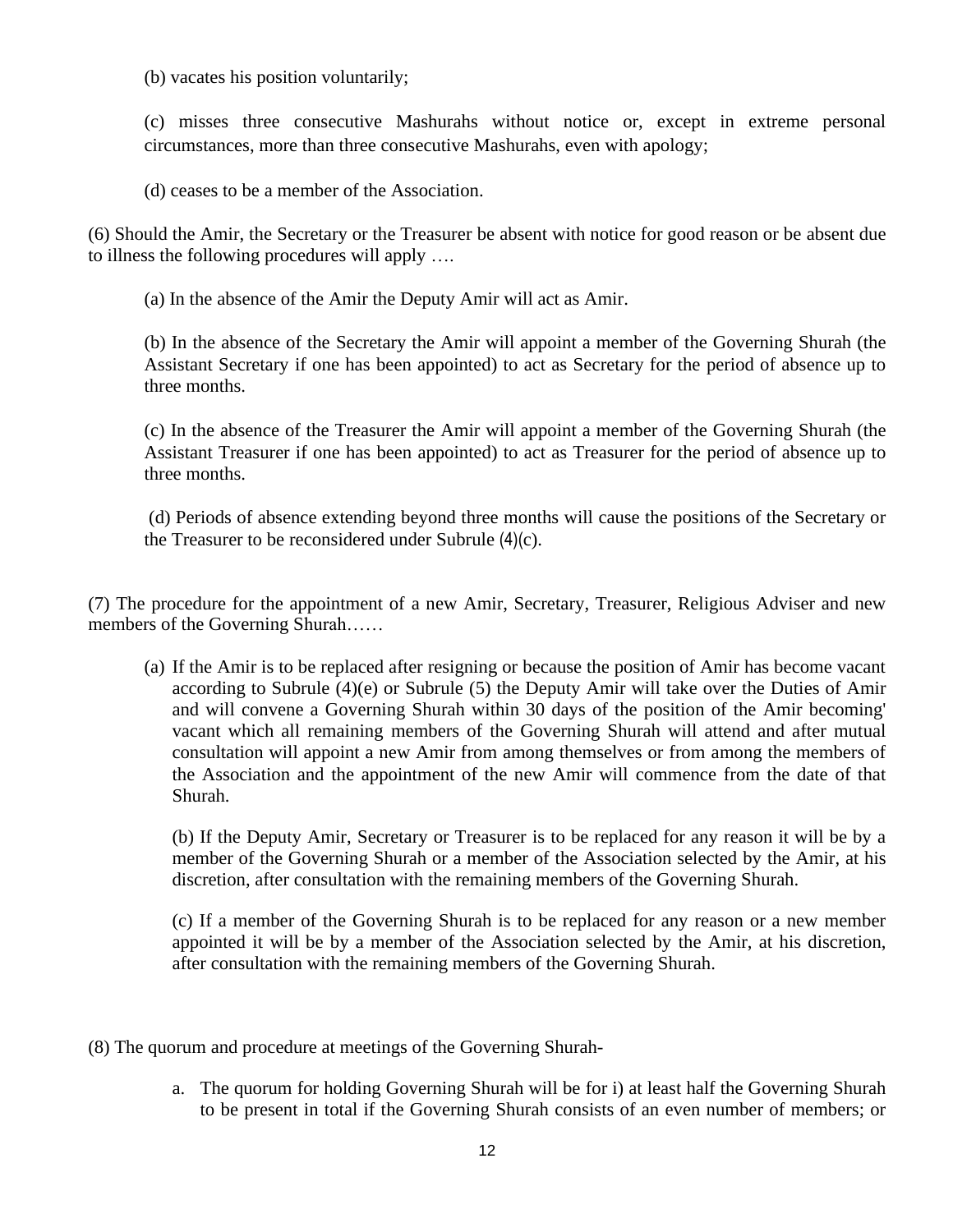ii) a majority of members if the Governing Shurah consists of an odd number of members.  $or --$ 

- b. If a quorum is not present within 30 minutes after the notified commencement time of a meeting of the Governing Shurah and at least 2 members of the Governing Shurah are present, those members present will be taken to constitute a quorum and the meeting will proceed.
- c. A member of the Governing Shurah not present in person will be considered as attending if he is in simultaneous contact by telephone or other means of instantaneous communication.
- d. The Governing Shurah will hold a Governing Mashurah 10 times in a calendar year (1 January to 31 December) or more often as may be considered necessary at the discretion of the Amir under **By-Law 5**.
- e. The procedure for holding Mashurah will be as follows:

The members of the Governing Shurah, being responsible men of the Muslim Community, will meet together, first praying to Allah for Guidance, to discuss and then take action concerning a need or needs of the Association, for the Pleasure of Allah (S.W.T).

The Mashurah will be presided over by the Amir who will be the decision maker. At all times the Amir and the other members of the Governing Shurah will remain focused on the matter at hand, that is; the reason for holding the Mashurah, and be directing their thoughts to Allah (S. W. T) for guidance: one item at a time will be dealt with until a decision has been made before moving on to the next. Topics not directly related to the reason for holding the Mashurah will not be discussed while the Mashurah is in progress.

The Amir, at his discretion, will call on each member of the Shurah for an opinion starting from his right, or he will call on one or two members or as many as he feels necessary. A member called on does not have to give an opinion or a reason for his opinion, or he can explain his opinion in detail and while doing so cannot be interrupted. No member can comment on the opinion of another member, he can only state his opinion. If a member wishes, after hearing the opinion of other members, to make further comment or explanation regarding his own opinion, he will indicate his intention to the Amir in some way without interrupting; for example, by raising his forefinger. A member will not hesitate in giving his opinion if his intentions are for the pleasure of Allah (S. W. T.) and the success of the Mashurah in relation to the Aims and Objectives of the Association.

The Amir will, after seeking guidance from Allah (S. W. T.), make a decision. The decision of the Amir does not have to be according to the majority of opinion, it may follow a minority view or it may be his opinion only.

Once a decision has been made, each member of the Governing Shurah will accept it as the correct course of action, trusting in Allah (S.W.T.); the only concern will be how to put the decision into action.

If the Amir is to make a decision on a matter in which he does not have full knowledge, experience or expertise he will, at his discretion, base his decision on the opinion or opinions of those so qualified or on the opinion of the majority.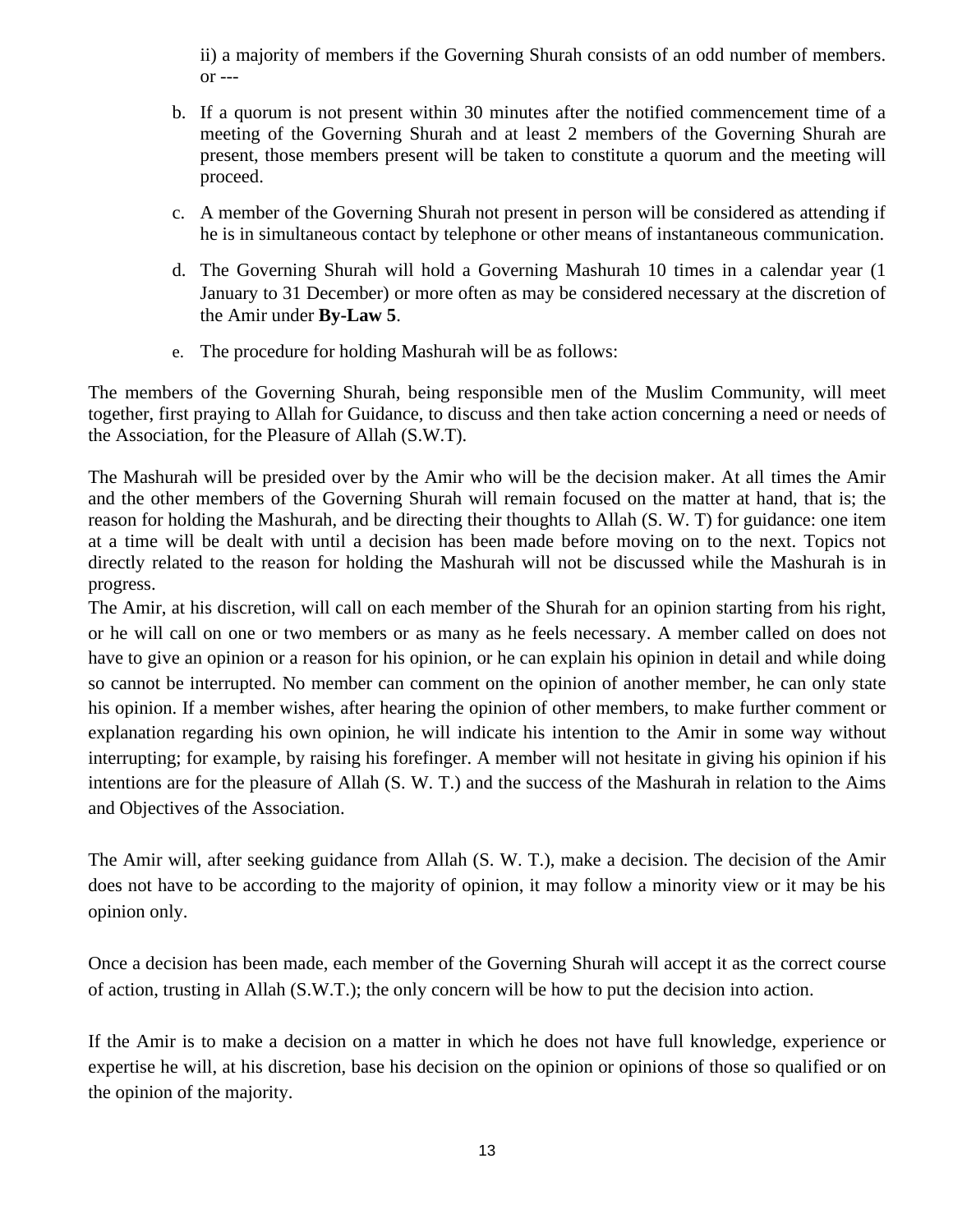# **Amir**

**12.** (1) Subject to this rule, the Amir shall preside at all Governing Mashurahs, Special General Mashurahs and Annual General Mashurahs (AGMs).

(2) The Amir will at all times conduct himself in a manner befitting a member of the Muslim Community and a servant of the Association being ever mindful that during the term of his office the weight of responsibility for the successful operation, the management of the affairs and the attainment of the goals of the Association according to the Objects of the Association rests with him.

(3) For the practical purposes of performing the duties of Amir relative to the Objects and Rules of the Association it is necessary that the Amir be a responsible, sincere member of the Muslim Community capable of presiding at Governing Mashurahs, Special General Mashurahs and Annual General Mashurahs (AGMs) and coordinating the affairs of the Association with an understanding of and a dedication to the Objects of the Association and other than this need not necessarily be a holder of any particular qualifications religious or otherwise.

- (4) In the event of the Amir being absent the Deputy Amir will preside as the Amir.
- (5) In the event of both the Amir and Deputy Amir being absent from a Scheduled Mashurah the members of the Governing Shurah present will elect a member from among themselves to preside at that Shurah as the Amir.

# **Secretary**

**13.** The Secretary shall-

(a) co-ordinate the correspondence of the Association;

(b) keep full and correct minutes of the proceedings of the Governing Mashurahs, Special General Mashurahs and Annual General Mashurahs (AGMs);

(c) (i) in respect of members of the Association-

keep and maintain in an up to date condition a register of the members of the Association in accordance with **Rule 7.** (1) & (2), **By-Law 3.**;

(ii) in respect of the rules of the Association-

keep and maintain in an up to date condition the rules of the Association and, upon the request of a member of the Association, shall make available those rules for the inspection of the member and the member may make a copy of or take an extract from the rules but shall have no right to remove the rules for that purpose;

(iii) in respect of the office holders, and any trustees, of the Association……

a) maintain a record of the names and residential or postal addresses of the persons who hold the offices of the Association provided for by the rules of the Association, including all offices held by the persons who constitute the Governing Shurah of the Association and persons who are authorised to use the common seal of the Association; and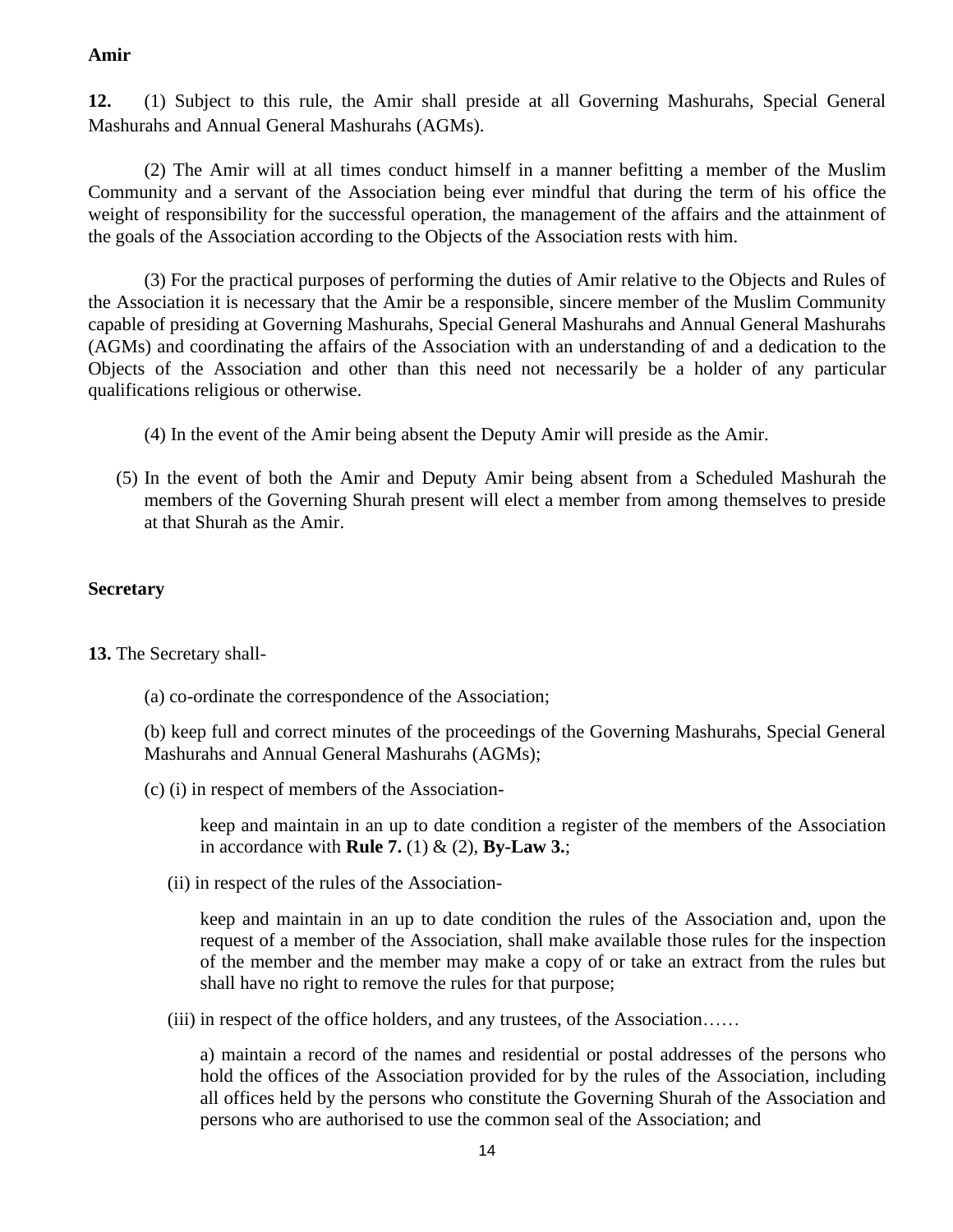b) the names and residential or postal addresses of any persons who are appointed to act as trustees on behalf of the Association, and the incorporated Association shall, upon the request of a member of the Association, make available the record for the inspection of the member and the member may make a copy or take an extract from the record but shall have no right to remove the record for that purpose;

(c) have custody of all books, documents, records, and registers of the Association, including those referred to in paragraph (c), other than those required by **Rule 14.** to be kept and maintained by, or in custody of, the treasurer; and

(d) perform such other duties as are imposed by these rules on the Secretary.

#### **Treasurer**

**14.** The Treasurer shall….

- (a) be responsible for the receipt of all moneys paid to or received by, or by him on behalf of, the Association and shall issue receipts for those moneys in the name of the Association
- (b) pay all moneys referred to in paragraph (a) into such account or accounts of the Association as the Governing Shurah may from time to time direct;
- (c) make payments by delegation through the Business Manager from the funds of the Association with the authority of a General Mashurah or of the Governing Shurah and in so doing ensure that, excluding the Business Manager himself who prepares cheques for signing, all cheques are signed by himself and the Amir or when delegated by the Amir another member of the Governing Shurah, or, if necessary, another person considered by the Governing Shurah to be fit and proper to have Cheque signing authority, including the School Principal, and that the Electronic Payments Authorisations needs of the Association are managed to ensure that the electronic payment obligations of the Association are met in a timely fashion by ensuring that, excluding the Business Manager himself who posts electronic payments to the bank for authorisations, there are sufficient numbers of persons that are considered fit and proper by the Governing Shurah, including the School Principal, that have been delegated electronic payment authority to cover changes in circumstances that may otherwise cause a delay in payments; and to facilitate this, these persons need not necessarily all be a current serving Member of the Governing Shurah or a Member of the Association.
- (d) in respect of the accounting records of the Association-
	- (i) a) keep such accounting records as correctly record and explain the financial transactions and financial position of the association;

b) keep its accounting records in such manner as will enable true and fair accounts of the Association to be prepared from time to time; and

c) keep its accounting records in such manner as will enable true and fair accounts of the Association to be conveniently and properly audited;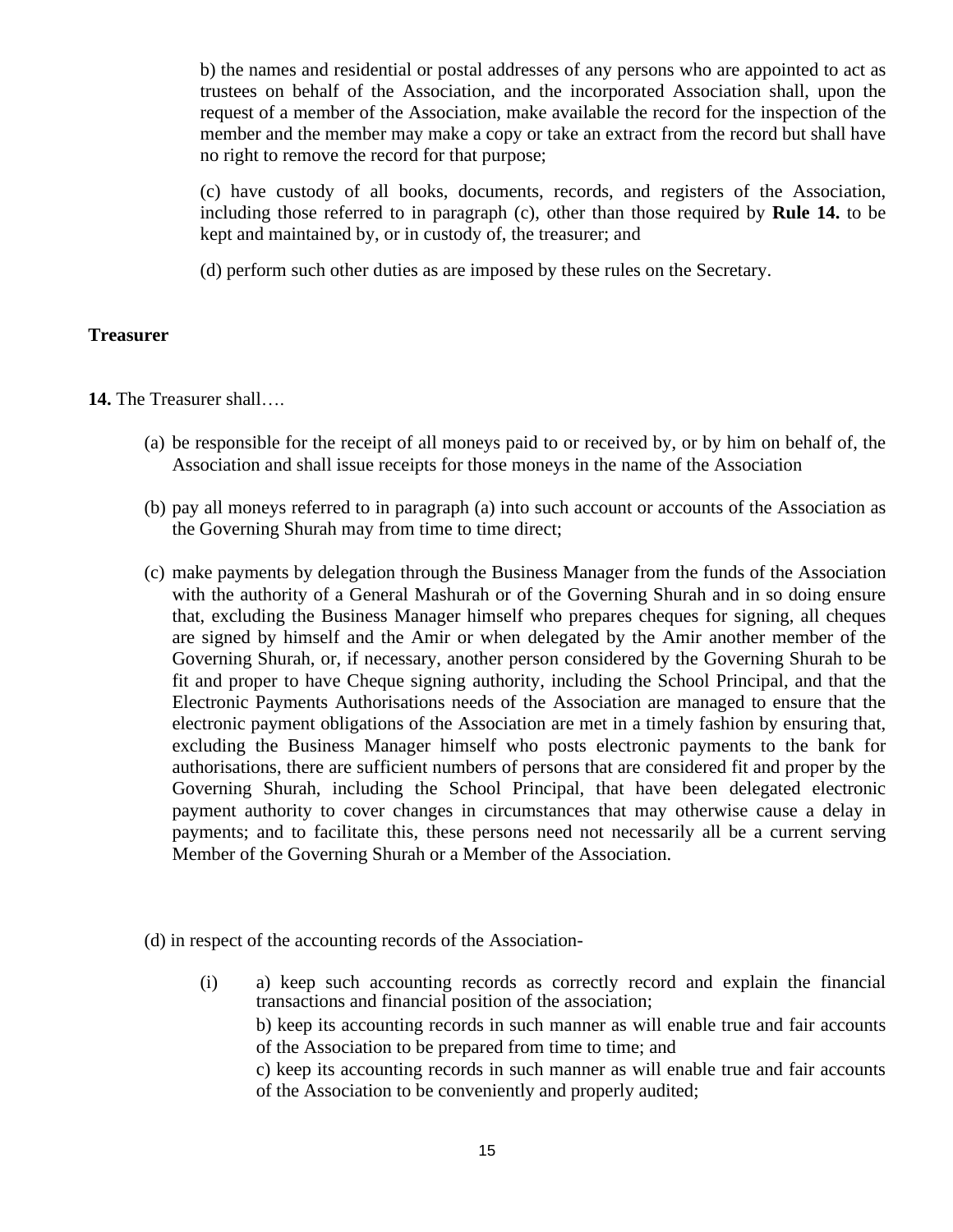(ii) submit to members of the Association at the Annual General Mashurah of the Association accounts of the Association showing the financial position of the Association at the end of the immediately preceding financial year;

(e) whenever directed to do so by the Amir, submit to the Governing Shurah a report, balance sheet or financial statement in accordance with that direction;

(f) have custody of all securities, books and documents of a financial nature and accounting records of the Association, including those referred to in paragraphs (d) and (e); and

(g) perform such other duties as are imposed by these rules on the Treasurer.

## **Assistant Secretary and Assistant Treasurer**

**16.** (1) The Amir will appoint at his discretion a member of the Governing Shurah who has been nominated by the Secretary as his assistant and the assistant will serve as long as he is needed at the discretion of the Secretary.

(2) The Amir will appoint at his discretion a member of the Governing Shurah who has been nominated by the Treasurer as his assistant and the assistant will serve as long as he is needed at the discretion of the Treasurer.

# **Proceedings for Governing Mashurahs**

- **17.** (1) The proceedings for Governing Mashurahs will be in accordance with rule **11.,** Subrules (8)(a), (8)(b) and (8)(c).
	- (1) Disclosure of interest -

A member of the Governing Shurah must declare any material personal interest they have, in a matter the Governing Shurah will be considering in a Mashurah, at that Mashurah.

On disclosure of any material personal interest, members of the Governing Shurah are to conduct themselves in a manner consistent with the requirements of the Act and in particular sections 42, 43, 44, 45, 46 and 47 of the Act.; and where applicable **By-Law 6**.

## **General Mashurahs**

**18.** (1) The Governing Shurah-

(a) may at any time convene a General Mashurah;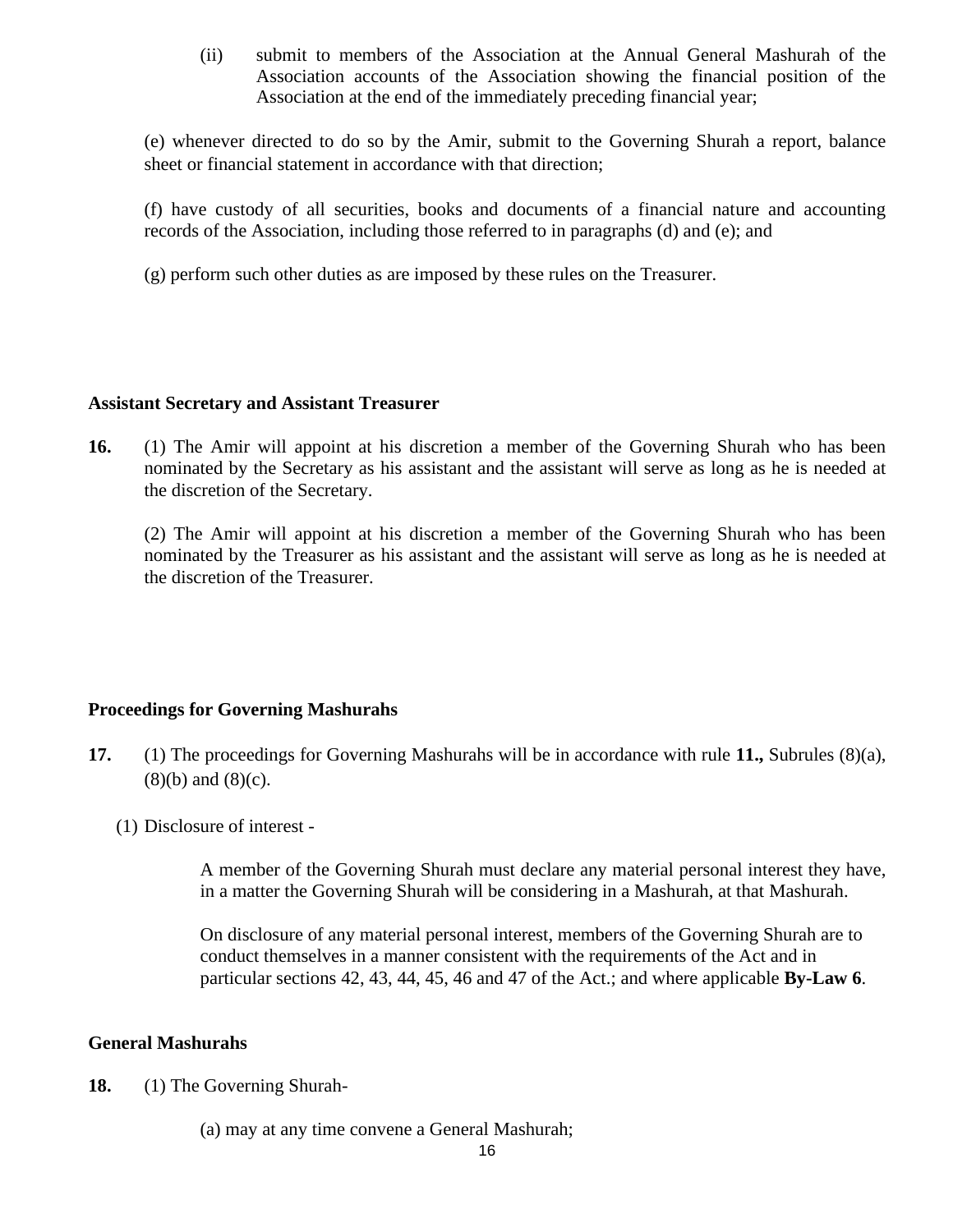(b) shall convene an Annual General Mashurah once in every calendar year within 6 months after the end of the Association's financial year  $(31<sup>st</sup>$  of December), or within such longer period as may in a particular case be allowed by the Commissioner by application to the Commissioner before the 6 months period has expired (using a Form 3) [section 50  $(3)(b)$  of the Act].

(c) shall within 30 days of receiving a request in writing to do so from not less than 10% of the members of the Association convene a special General Mashurah for the purpose specified in that request.

(d) the quorum for such meetings will be as per **Rule 19**. (1).

(2) The members making a request referred *to* in Subrule (l)(c) shall.

(a) state in that request the purpose for which the special General Mashurah concerned is required; and

(b) sign that request.

(3) The Secretary shall give to all members not less than 14 days notice of a special General Mashurah as to the date and time and the reason for the special General Mashurah. The procedure for a Special General Mashurah will be the same as for a Governing Mashurah in accordance with **Rule 11.,** Subrule (8)(c).

(4) In the case of an Annual General Mashurah, the procedure will be in accordance with **Rule 11.**, subrule  $(8)(c)$  to...

(a) first, give consideration to the accounts and reports of the Governing Shurah; and

(b) second, any other business requiring consideration by the Association in a General Mashurah.

(5) The Secretary shall give to all members:

(i) not less than 21 days notice as to date and time of a General Mashurah at which a special resolution is to be proposed (e.g., a change to the Association constitution); and

(ii) not less than 14 days notice as to date and time of a General Mashurah at which general or special topics are to be considered.

Notice to include a reminder that Association Members have a right attend General Meetings and to vote on special resolutions.

(6) The Secretary may give notice under Subrule (3) or (5) by….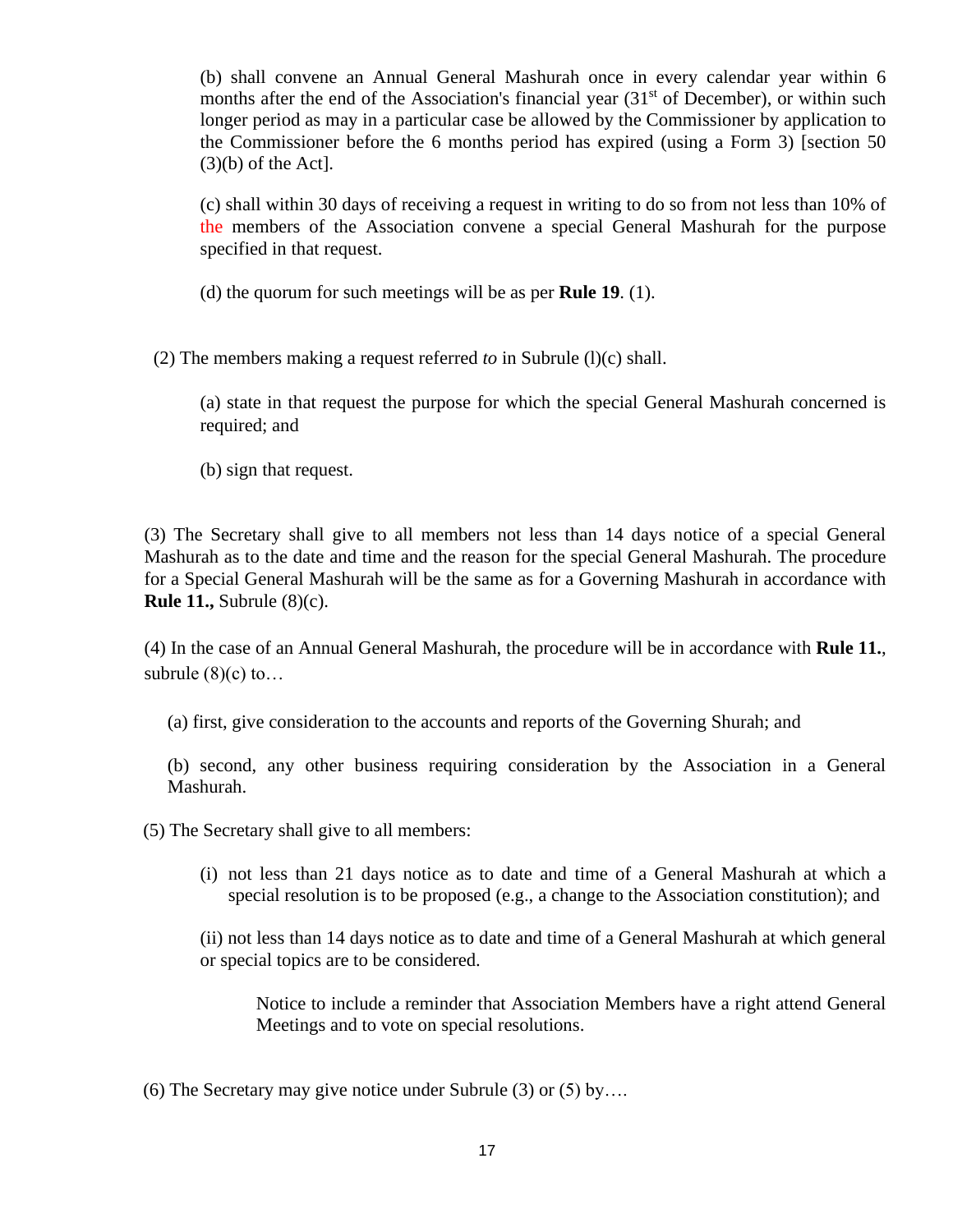(a) serving it on a member personally; or

(b) sending it by whatever means of contact appears in the register of members; the register of members to be kept and maintained according to **Rule 13.** (c)(i).

(7) When a notice is sent under Subrule (6)(b), sending of the notice shall be deemed to be properly affected.

## **Quorum in proceedings at General Mashurahs**

**19.** (1) At an Annual/Special General Mashurahs the number of members of the Association present will be at least 10.

(2) The Governing Shurah will be present in numbers according to **Rule 11.** (8)(a).

(3) If, within 30 minutes after the time specified according to **Rule 18.** (5)(i), a quorum is not present the Amir may, at his discretion;

- (a) in the case of a Annual General Mashurah or a Special General Mashurah convened by the Governing Shurah…
	- (i) if at least 2 ordinary Members of the Association are present, those members present are taken to constitute a quorum and the meeting will proceed; or
	- (ii) adjourn the General Mashurah until the same day and time the following week and if a quorum is still not present at the appointed time continue with the Mashurah as if a quorum was present.

(b) when a General Mashurah is adjourned for more than 30 days it will not be reconvened except as a new General Mashurah and the Secretary will serve notice to that effect in accordance with **Rule 18.,** Subrules (3), (5) and (6).

## **Rules of the Association**

**20.** (1.) The Association may, in compliance with Part 3 Division 2 of the Act, by special resolution, alter or rescind these rules, or make rules additional to these rules, in accordance with the procedures set out in subrule (3).

(2) These rules bind every member and the Association to the same extent as if every member and the Association had signed and sealed these rules and agreed to be bound by all their provisions.

(3) Changes to the rules of Association will be made only at General Mashurahs or special General Mashurahs convened according to **Rule 18.,** Subrule (1) and conducted according to rule **11.,**  subrule (8)(c). The procedure for passing a special resolution will be:

(a) a count of all members present will be conducted to ensure that a quorum is present according to **Rule 19,** Subrules (1) and (2),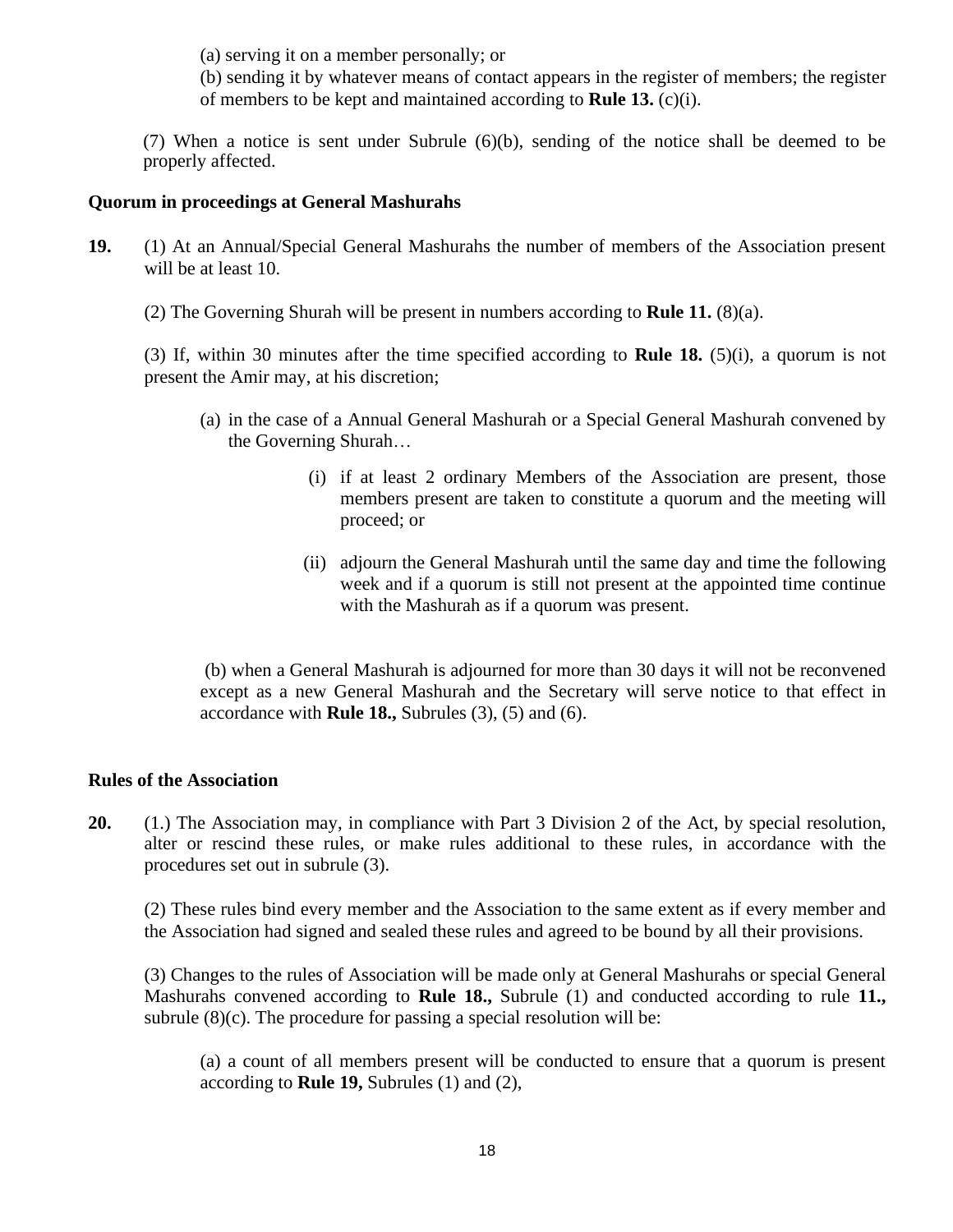(b) a copy of the proposed special resolution or resolutions will be passed to all members present,

(c) the special resolutions will be read out to the members by a member of the Governing Shurah,

(d) all those wishing to speak in favour of the special resolution(s) will be given the opportunity to do so. When all have been heard…

(e) all those opposed to the special resolution(s) will be heard,

(f) those in favour who wish to speak again will do so,

(g) those opposed who wish to speak again will do so,

(h) the Amir will then call for a show of hands and a count will be conducted and if the total of those in favour of the special resolution(s) is three-fourths or more of those present the resolution(s) will be passed.

(4) An announcement by the Amir at a General Mashurah or Special General Mashurah as referred to in Subrule (3) that a rule of Association has been altered or rescinded or a rule has been added to the rules of Association shall be evidence of that fact and will be recorded in the minutes of the General Mashurah as such.

(5) Once a change has been made to the rules of the Association steps will be taken to inform the appropriate authority within one month of the special resolution being passed; the change will not take effect until the Department Commissioner has been notified as described in Part 3 Division 2 s.30(3) of the Act.

## **Minutes of Mashurahs of Association**

**21.** (1) The Secretary shall cause proper minutes of all proceedings of all General Mashurahs and Governing Mashurahs to be taken and then to be entered within 30 days after the holding of each General Mashurah or Governing Mashurah, as the case requires, in a minute book kept for that purpose.

(2) The Amir shall ensure that the minutes taken of a General Mashurah or a Governing Mashurah under Subrule (1) are checked and signed as correct by the Amir of the General Mashurah or Governing Mashurah to which those minutes relate or the Amir of the next succeeding General Mashurah or Governing Mashurah, as the case requires.

(3) When minutes have been entered and signed as correct under this rule, they shall, until the contrary is proved, be evidence that….

(a) the General Mashurah or Governing Mashurah to which they relate (in this subrule called "the Mashurah") was duly convened and held;

(b) all proceedings recorded as having taken place at the Mashurah did in fact take place thereat; and

(c) all appointments, announcements and decisions purporting to have been made at the Mashurah have been validly made.

# **Common Seal**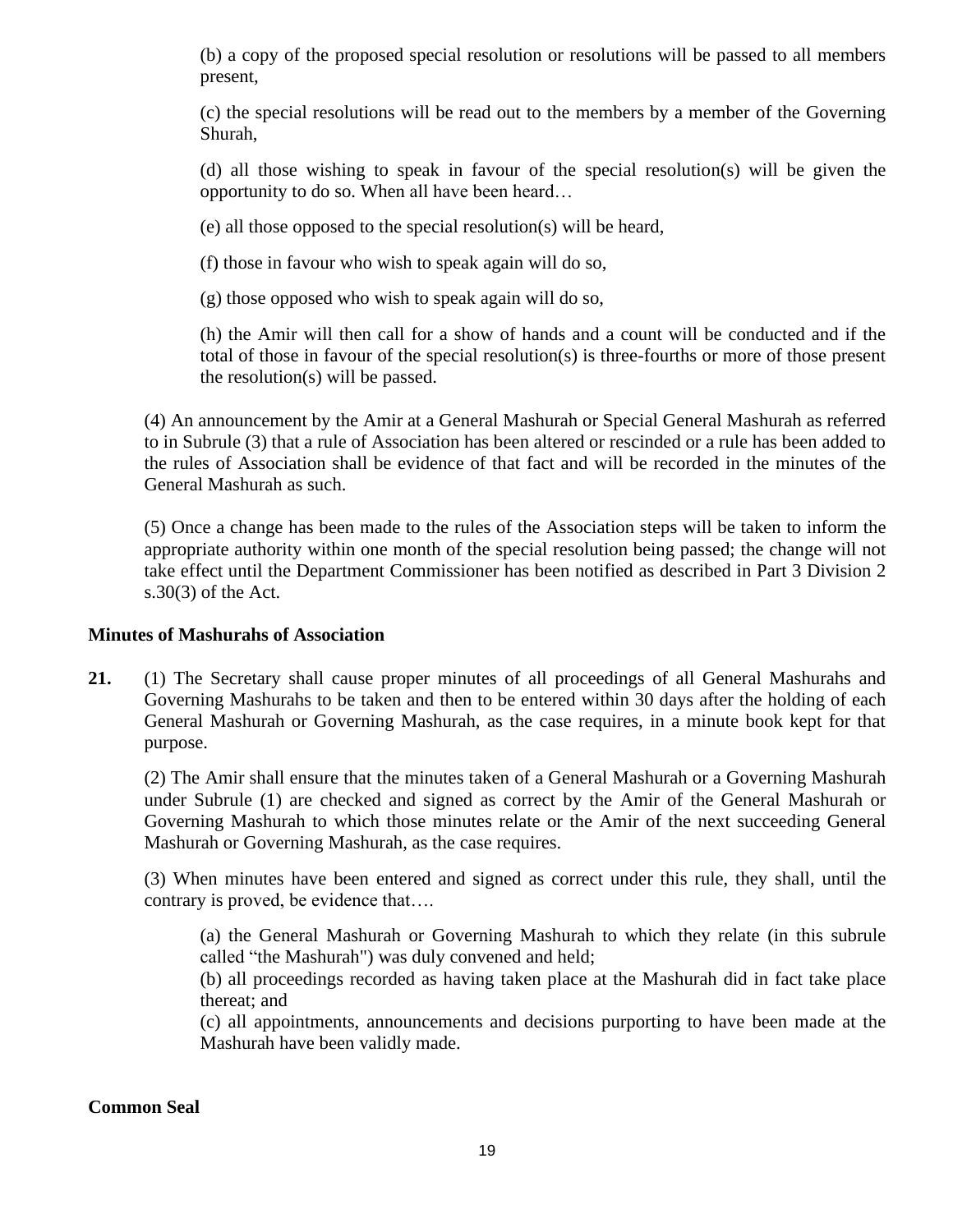**22.** (1) The Association shall have a common seal on which its corporate name shall appear in legible characters.

(2) The common seal of the Association shall not be used without the express authority of the Governing Shurah and every use of that common seal shall be recorded in the minute book referred to in **Rule 21.**.

(3) The affixing of the common seal of the Association shall be witnessed by any two of the Amir, the Deputy Amir, the Secretary and the Treasurer.

(4) The common seal of the Association shall be kept in the custody of the Secretary or of such other person as the Governing Shurah from time to time decides.

# **Inspection of records of the Association**

**23.** A member may at any reasonable time make a request to the Association Secretary to inspect without charge the books, records and securities of the Association in accordance with Section 54(1), 54(1) Subrule  $(1)(c)$ , 54 $(2)$ , 58 $(4)$  Subrules  $(1)(a)(b)$  and  $(c)$  of the Act.

## **Distribution of surplus property on winding up the Association**

**24.** If, on winding up of the Association, any property of the Association remains after satisfaction of debts and liabilities of the Association and the costs, charges and expenses of that winding up, that property shall be distributed in accordance with Sections 24(1), 150, 151 of the Act.

# **25. Compliance with Rule 3.**  $(1)(c)(i)$

The Governing Shurah will consult with those deemed as having sufficient knowledge of the religion of Islam within the membership of the Association and or other sources whenever considered necessary to ensure that the Islamic nature of the Schools takes precedence over all other considerations.

--------------------------------o0o---------------------------------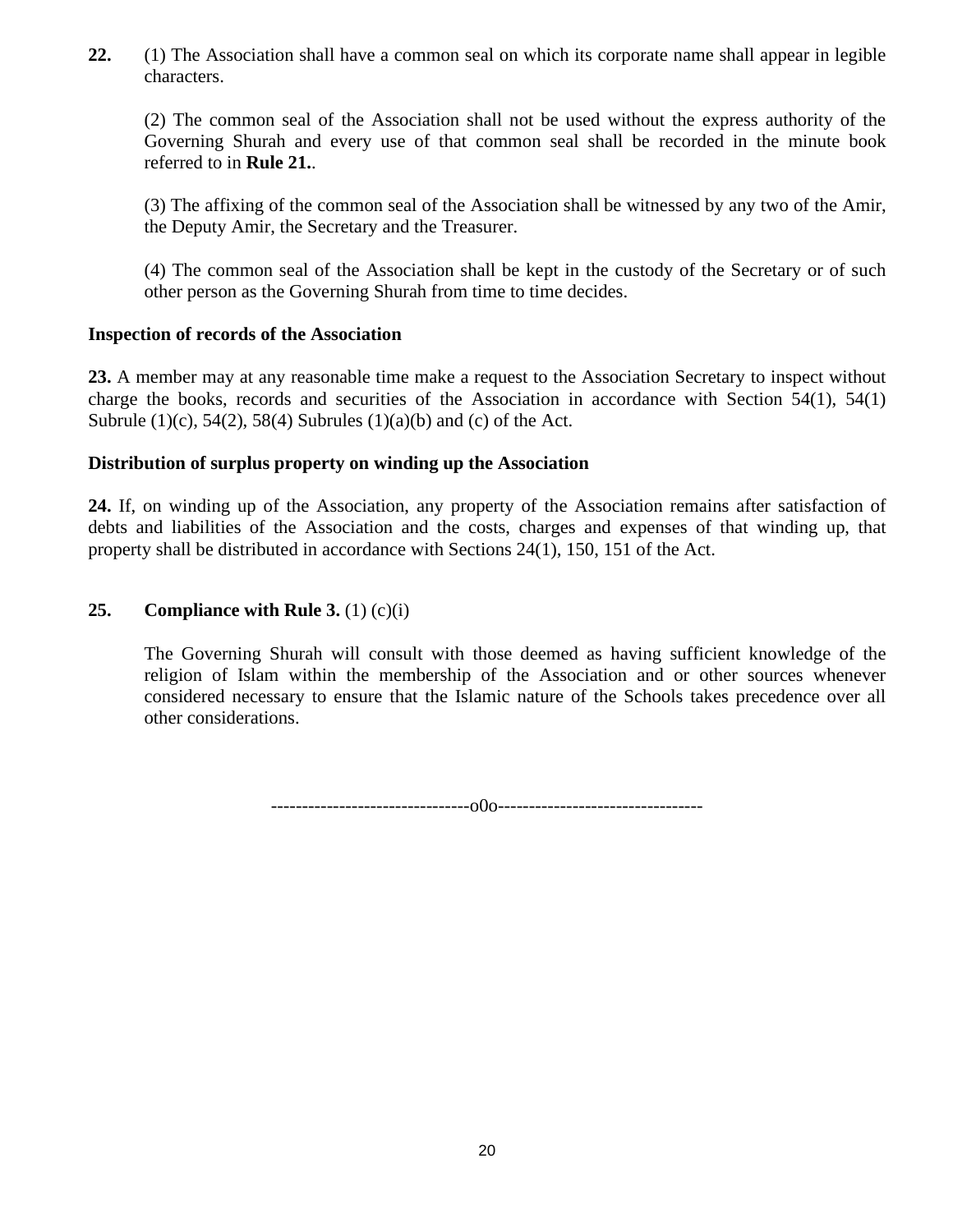#### **IN THE NAME OF ALLAH, THE MOST GRACIOUS THE MOST MERCIFUL**

#### **"AL-HIDAYAH ISLAMIC EDUCATION ADMINISTRATION INCORPORATED"**

#### **CONSTITUTION (RULES)**

# **By-Laws**

#### **By-Law 1. : Termination of Employment**

Terminations for non-performance, inappropriate behavior, non-compliance with conditions of employment or redundancy will be the responsibility of the Principal after consultation with the Business Manager and the Amir, having first sought legal advice directly or indirectly through AISWA (Association of Independent Schools of WA) to ensure that Due Process has been followed, that Natural Justice has been preserved and all applicable rights have been afforded to the employee(s) concerned. Except in the extreme circumstance of a serious breach of Duty of Care or a Condition of Employment, a period of notice of termination in accordance with relevant legislative provisions will be given in writing and signed by the Principal.

#### **By-Law 2. : Qualification for Membership of the Association**

Membership will be automatic for Parents/Guardians of children currently attending the Schools run by the Association and the term of membership will concurrent with the term of formal and continued enrolment of at least one child in the School(s) whose fee payments are up to date i.e., payments for the current school year are paid in full and in advance in accordance with the Terms of Enrolment and that no outstanding debt for previous school years remains unpaid.

#### **By-Law 3. : Register of Members of the Association – Membership Number**

The Membership Number for Parents/Guardians with Students enrolled in the School will be the Account Number allocated at enrolment.

The Membership Number for Members of the Community will be allocated by the Treasurer on receipt of the initial Membership Fee payment.